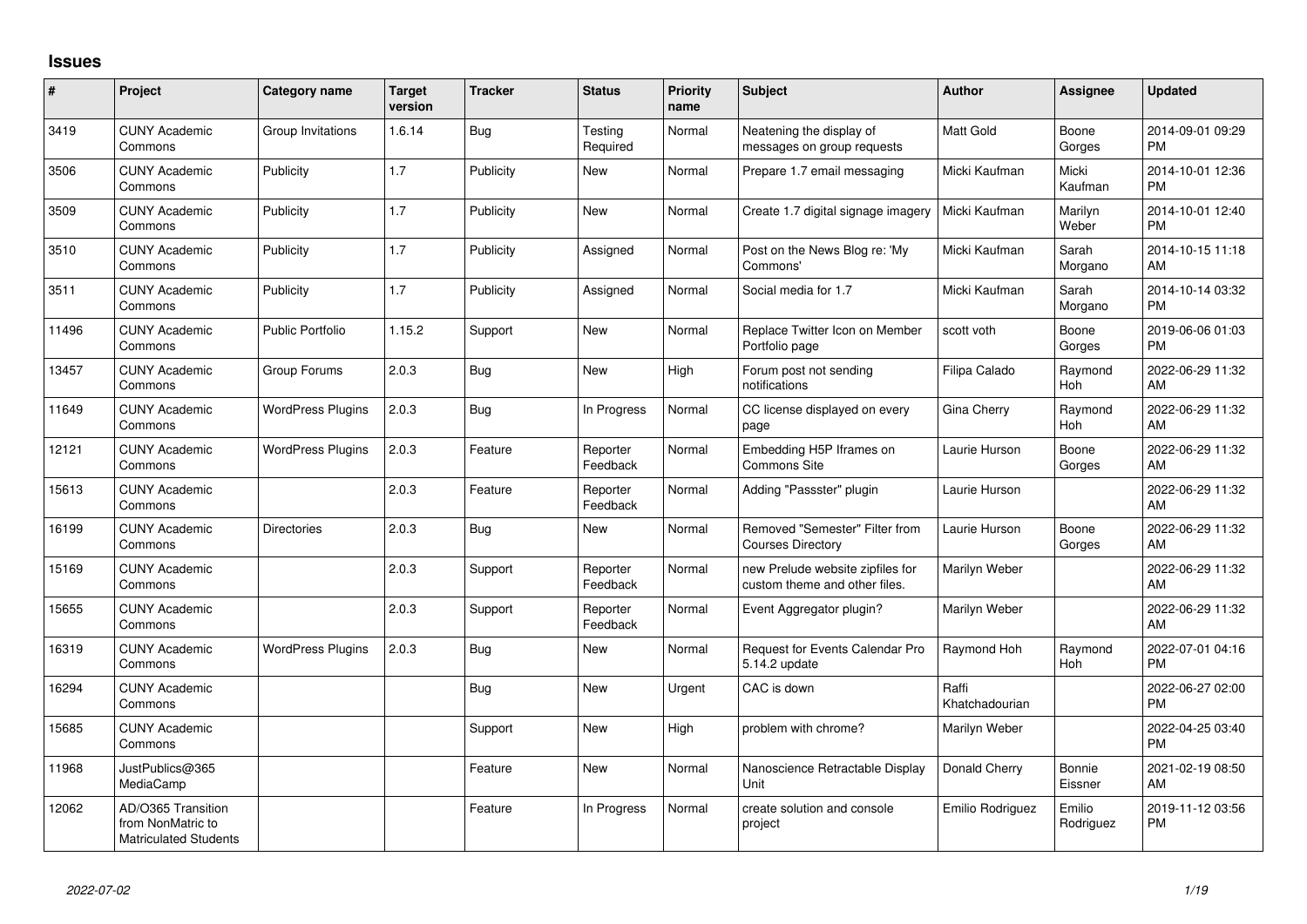| #     | Project                         | Category name            | <b>Target</b><br>version | <b>Tracker</b> | <b>Status</b>        | <b>Priority</b><br>name | <b>Subject</b>                                                        | <b>Author</b>           | Assignee        | <b>Updated</b>                |
|-------|---------------------------------|--------------------------|--------------------------|----------------|----------------------|-------------------------|-----------------------------------------------------------------------|-------------------------|-----------------|-------------------------------|
| 14936 | <b>CUNY Academic</b><br>Commons |                          |                          | <b>Bug</b>     | <b>New</b>           | Normal                  | Commons websites blocked by<br>SPS campus network                     | Laurie Hurson           |                 | 2021-11-03 03:57<br><b>PM</b> |
| 14940 | <b>CUNY Academic</b><br>Commons |                          |                          | Bug            | <b>New</b>           | Normal                  | Discrepancy between Commons<br>profile "sites" and actual # of sites  | Laurie Hurson           |                 | 2021-11-08 11:09<br>AM        |
| 15757 | <b>CUNY Academic</b><br>Commons |                          |                          | Bug            | <b>New</b>           | Normal                  | Members # do not match                                                | Laurie Hurson           |                 | 2022-03-30 04:52<br><b>PM</b> |
| 14784 | <b>CUNY Academic</b><br>Commons |                          |                          | Support        | Reporter<br>Feedback | Normal                  | User report of logo problem when<br>using Customizer theme            | Marilyn Weber           |                 | 2021-09-17 10:25<br>AM        |
| 15045 | <b>CUNY Academic</b><br>Commons |                          |                          | Support        | <b>New</b>           | Normal                  | no result for KCeL in the search<br>box on the commons                | Marilyn Weber           |                 | 2021-12-10 11:29<br>AM        |
| 15260 | <b>CUNY Academic</b><br>Commons |                          |                          | Support        | Reporter<br>Feedback | Normal                  | Diacritical markings   European<br><b>Stages</b>                      | Marilyn Weber           |                 | 2022-02-04 08:16<br>AM        |
| 15370 | <b>CUNY Academic</b><br>Commons |                          |                          | Support        | Reporter<br>Feedback | Normal                  | All-in-One Event Calendar?                                            | Marilyn Weber           |                 | 2022-02-17 11:03<br>AM        |
| 15565 | <b>CUNY Academic</b><br>Commons |                          |                          | Support        | <b>New</b>           | Normal                  | Events - send updates to an email<br>listserv                         | Marilyn Weber           |                 | 2022-03-10 01:06<br><b>PM</b> |
| 16099 | <b>CUNY Academic</b><br>Commons |                          |                          | Support        | Reporter<br>Feedback | Normal                  | request for Newsletter Glue                                           | Marilyn Weber           |                 | 2022-05-13 12:14<br><b>PM</b> |
| 16110 | <b>CUNY Academic</b><br>Commons |                          |                          | Support        | Reporter<br>Feedback | Normal                  | remove Creative Commons<br>license from pages?                        | Marilyn Weber           | Raymond<br>Hoh  | 2022-05-17 06:11<br><b>PM</b> |
| 2571  | <b>NYCDH Community</b><br>Site  |                          |                          | Feature        | Assigned             | Normal                  | Add Google custom search box to<br>homepage                           | <b>Mark Newton</b>      | Raymond<br>Hoh  | 2013-05-18 07:49<br><b>PM</b> |
| 2573  | NYCDH Community<br>Site         |                          |                          | Feature        | Reporter<br>Feedback | Normal                  | Add dh_nyc twitter list feed to site                                  | <b>Mark Newton</b>      | Matt Gold       | 2013-05-16 11:42<br><b>PM</b> |
| 2574  | <b>NYCDH Community</b><br>Site  |                          |                          | Feature        | Assigned             | Normal                  | Add Way to Upload Files to<br>Groups                                  | <b>Mark Newton</b>      | Raymond<br>Hoh  | 2013-05-18 07:46<br><b>PM</b> |
| 16307 | <b>CUNY Academic</b><br>Commons |                          |                          | <b>Bug</b>     | <b>New</b>           | Normal                  | Add brief messaging to<br>accept/decline group membership<br>requests | <b>Matt Gold</b>        | Boone<br>Gorges | 2022-06-27 06:13<br><b>PM</b> |
| 8992  | <b>NYCDH Community</b><br>Site  |                          |                          | <b>Bug</b>     | Assigned             | Normal                  | Multiple RBE error reports                                            | <b>Matt Gold</b>        | Raymond<br>Hoh  | 2017-12-11 05:43<br><b>PM</b> |
| 14792 | <b>CUNY Academic</b><br>Commons |                          |                          | Bug            | <b>New</b>           | Normal                  | Inconsistent email notifications<br>from gravity forms                | Raffi<br>Khatchadourian |                 | 2021-10-04 01:50<br><b>PM</b> |
| 15516 | <b>CUNY Academic</b><br>Commons | <b>WordPress Plugins</b> |                          | Bug            | Reporter<br>Feedback | Normal                  | Can't publish or save draft of post<br>on wordpress.com               | Raffi<br>Khatchadourian | Raymond<br>Hoh  | 2022-03-02 05:52<br><b>PM</b> |
| 16290 | <b>CUNY Academic</b><br>Commons |                          |                          | Feature        | Reporter<br>Feedback | Normal                  | Add Table Of Contents Block<br>plug-in                                | Raffi<br>Khatchadourian |                 | 2022-06-24 10:26<br>AM        |
| 16314 | <b>CUNY Academic</b><br>Commons | <b>WordPress Plugins</b> |                          | Feature        | <b>New</b>           | Normal                  | Install Multicollab plug-in?                                          | Raffi<br>Khatchadourian |                 | 2022-06-29 03:44<br><b>PM</b> |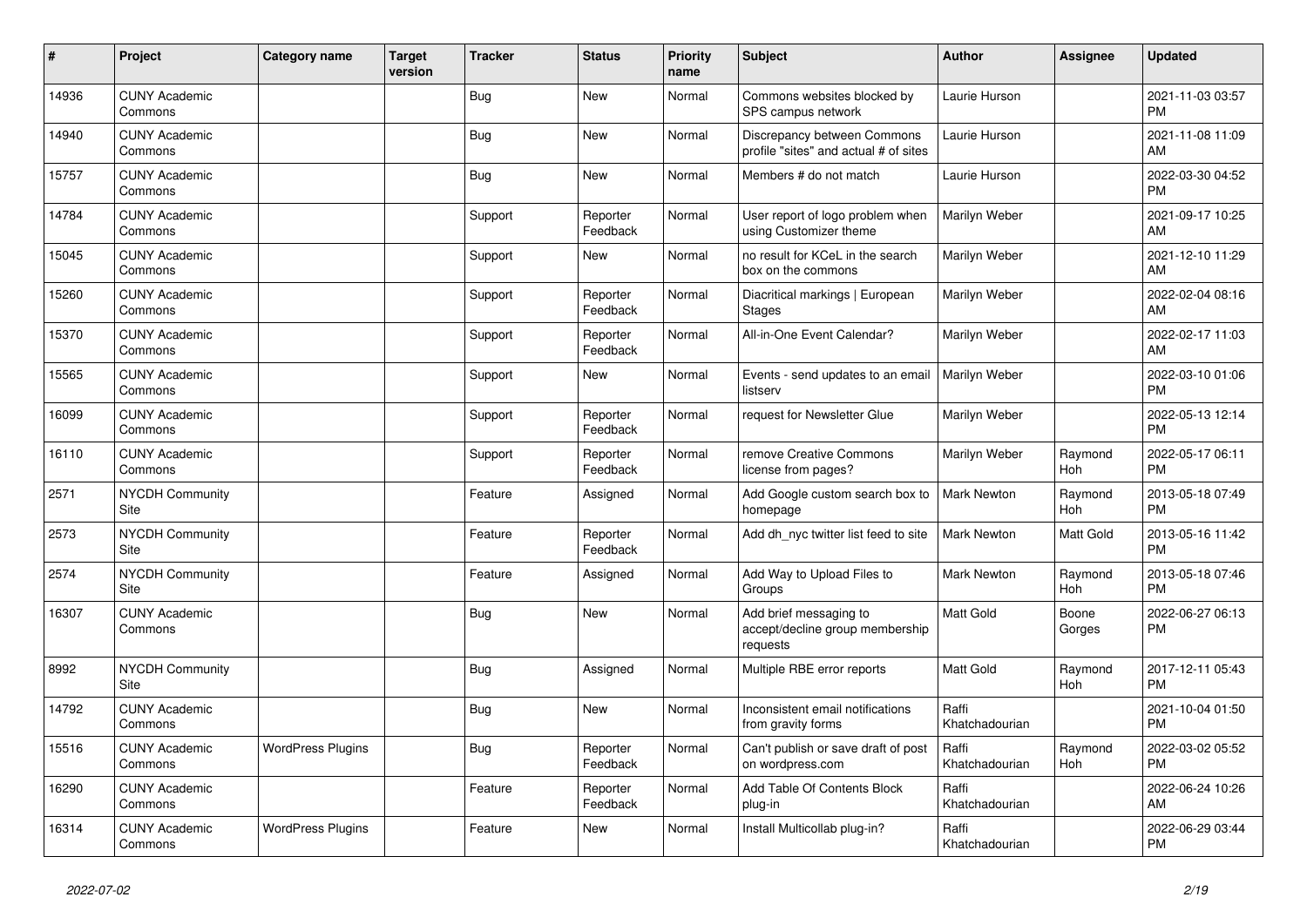| #     | Project                         | <b>Category name</b>           | <b>Target</b><br>version | <b>Tracker</b> | <b>Status</b>        | <b>Priority</b><br>name | <b>Subject</b>                                                                             | <b>Author</b>           | <b>Assignee</b>     | <b>Updated</b>                |
|-------|---------------------------------|--------------------------------|--------------------------|----------------|----------------------|-------------------------|--------------------------------------------------------------------------------------------|-------------------------|---------------------|-------------------------------|
| 14908 | <b>CUNY Academic</b><br>Commons | Performance                    |                          | Bug            | New                  | Normal                  | Stale object cache on cdev                                                                 | Raymond Hoh             | Boone<br>Gorges     | 2021-12-07 09:45<br>AM        |
| 16177 | <b>CUNY Academic</b><br>Commons | Reply By Email                 |                          | Bug            | New                  | Normal                  | Switch to Inbound mode for RBE                                                             | Raymond Hoh             | Raymond<br>Hoh      | 2022-05-30 04:32<br><b>PM</b> |
| 16255 | <b>CUNY Academic</b><br>Commons | WordPress (misc)               |                          | Bug            | <b>New</b>           | Normal                  | Need to define 'MULTISITE'<br>constant in wp-config.php                                    | Raymond Hoh             |                     | 2022-06-19 09:31<br>AM        |
| 15767 | <b>CUNY Academic</b><br>Commons | WordPress (misc)               |                          | Support        | <b>New</b>           | Normal                  | Site loading slowly                                                                        | scott voth              | Boone<br>Gorges     | 2022-04-04 08:56<br><b>PM</b> |
| 16245 | <b>CUNY Academic</b><br>Commons | WordPress (misc)               |                          | Bug            | Reporter<br>Feedback | Normal                  | Save Button missing on<br>WordPress Profile page                                           | scott voth              | Raymond<br>Hoh      | 2022-06-16 03:09<br><b>PM</b> |
| 16318 | <b>CUNY Academic</b><br>Commons |                                |                          | Bug            | New                  | Normal                  | Unable to Access block editor or<br>embed YouTube videos in new<br>pages, in one site only | <b>Syelle Graves</b>    |                     | 2022-07-01 06:53<br><b>PM</b> |
| 2576  | <b>NYCDH Community</b><br>Site  |                                |                          | Bug            | Hold                 | Low                     | Test Next Button in Javascript<br><b>Tutorial Under Activities</b>                         | Mark Newton             | Alex Gil            | 2013-05-18 02:55<br><b>PM</b> |
| 2577  | <b>NYCDH Community</b><br>Site  |                                |                          | Feature        | Assigned             | Low                     | Investigate Potential to Add Links<br>to the Forum                                         | <b>Mark Newton</b>      | Alex Gil            | 2013-05-16 09:40<br><b>PM</b> |
| 2618  | NYCDH Community<br>Site         |                                |                          | Bug            | Assigned             | Low                     | Mark blogs as spam when created   Matt Gold<br>by users marked as spam                     |                         | Boone<br>Gorges     | 2013-06-09 11:38<br><b>PM</b> |
| 13891 | <b>CUNY Academic</b><br>Commons | Internal Tools and<br>Workflow | 2.1.0                    | Feature        | New                  | Normal                  | Migrate automated linting to<br>GitHub Actions                                             | Boone Gorges            | Jeremy Felt         | 2022-06-29 11:13<br>AM        |
| 15194 | <b>CUNY Academic</b><br>Commons | Internal Tools and<br>Workflow | 2.1.0                    | Feature        | New                  | Normal                  | PHPCS sniff for un-restored<br>switch to blog() calls                                      | Boone Gorges            | Jeremy Felt         | 2022-05-26 10:45<br>AM        |
| 15883 | <b>CUNY Academic</b><br>Commons |                                | 2.1.0                    | Feature        | <b>New</b>           | Normal                  | Release BPGES update                                                                       | Boone Gorges            | Boone<br>Gorges     | 2022-05-26 10:39<br>AM        |
| 13946 | <b>CUNY Academic</b><br>Commons | <b>WordPress Plugins</b>       | 2.1.0                    | Support        | Assigned             | Normal                  | Custom Embed handler For<br>OneDrive files                                                 | scott voth              | Raymond<br>Hoh      | 2022-05-26 10:46<br>AM        |
| 10439 | <b>CUNY Academic</b><br>Commons | Design                         | 2.1.0                    | Design/UX      | New                  | Normal                  | Create Style Guide for Commons                                                             | Sonja Leix              | Sara Cannon         | 2022-06-28 01:43<br><b>PM</b> |
| 370   | <b>CUNY Academic</b><br>Commons | Registration                   | Future<br>release        | Feature        | Assigned             | High                    | <b>Guest Accounts</b>                                                                      | <b>Matt Gold</b>        | Matt Gold           | 2015-04-09 09:33<br><b>PM</b> |
| 5691  | <b>CUNY Academic</b><br>Commons | Blogs (BuddyPress)             | Future<br>release        | <b>Bug</b>     | Assigned             | High                    | Differing numbers on Sites display                                                         | <b>Matt Gold</b>        | Raymond<br>Hoh      | 2016-06-13 01:37<br><b>PM</b> |
| 4388  | <b>CUNY Academic</b><br>Commons | WordPress (misc)               | Future<br>release        | Bug            | Assigned             | Normal                  | Repeated request for<br>authentication.                                                    | Alice.Lynn<br>McMichael | Raymond<br>Hoh      | 2015-08-11 07:35<br><b>PM</b> |
| 308   | <b>CUNY Academic</b><br>Commons | Registration                   | Future<br>release        | Feature        | New                  | Normal                  | Group recommendations for<br>signup process                                                | Boone Gorges            | Samantha<br>Raddatz | 2015-11-09 05:07<br><b>PM</b> |
| 618   | <b>CUNY Academic</b><br>Commons | <b>BuddyPress Docs</b>         | Future<br>release        | Feature        | Assigned             | Normal                  | <b>BuddyPress Docs: export formats</b>                                                     | <b>Boone Gorges</b>     | Boone<br>Gorges     | 2015-11-09 05:38<br><b>PM</b> |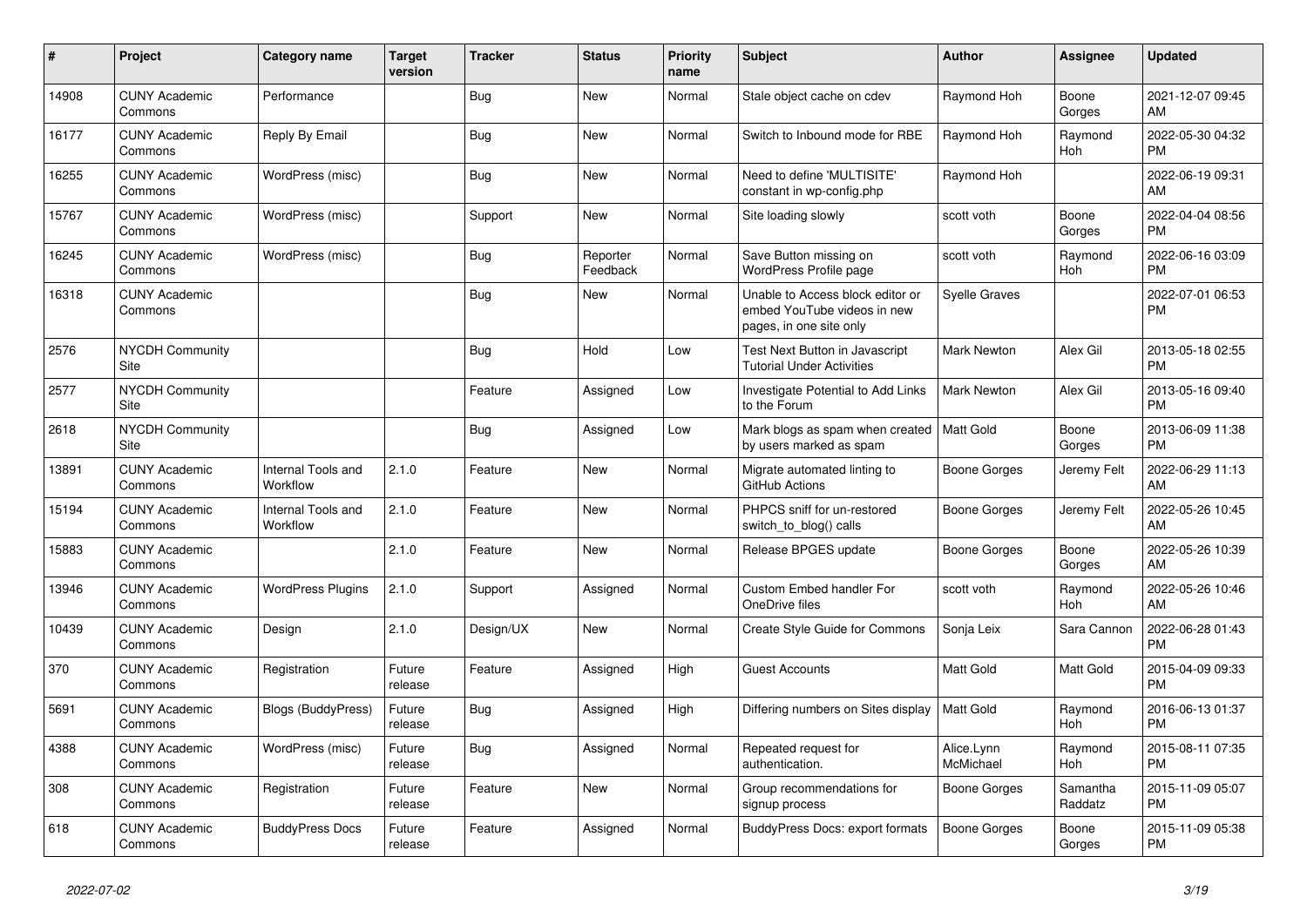| $\pmb{\#}$ | Project                         | <b>Category name</b>    | <b>Target</b><br>version | <b>Tracker</b> | <b>Status</b> | Priority<br>name | <b>Subject</b>                                                                            | <b>Author</b> | <b>Assignee</b> | <b>Updated</b>                |
|------------|---------------------------------|-------------------------|--------------------------|----------------|---------------|------------------|-------------------------------------------------------------------------------------------|---------------|-----------------|-------------------------------|
| 1422       | <b>CUNY Academic</b><br>Commons | <b>BuddyPress Docs</b>  | Future<br>release        | Feature        | Assigned      | Normal           | Make "created Doc" activity icons<br>non-mini                                             | Boone Gorges  | Boone<br>Gorges | 2015-11-09 05:48<br><b>PM</b> |
| 1508       | <b>CUNY Academic</b><br>Commons | WordPress (misc)        | Future<br>release        | Feature        | Assigned      | Normal           | Share login cookies across<br>mapped domains                                              | Boone Gorges  | Boone<br>Gorges | 2012-07-02 12:12<br><b>PM</b> |
| 1744       | <b>CUNY Academic</b><br>Commons | <b>BuddyPress Docs</b>  | Future<br>release        | Feature        | Assigned      | Normal           | Spreadsheet-style Docs                                                                    | Boone Gorges  | Boone<br>Gorges | 2015-11-09 06:13<br><b>PM</b> |
| 2832       | <b>CUNY Academic</b><br>Commons | <b>Public Portfolio</b> | Future<br>release        | Feature        | Assigned      | Normal           | Improve interface for (not)<br>auto-linking profile fields                                | Boone Gorges  | Chris Stein     | 2015-01-05 08:52<br><b>PM</b> |
| 3002       | <b>CUNY Academic</b><br>Commons | Search                  | Future<br>release        | Feature        | Assigned      | Normal           | Overhaul CAC search by using<br>external search appliance                                 | Boone Gorges  | Boone<br>Gorges | 2020-07-15 03:05<br><b>PM</b> |
| 3192       | <b>CUNY Academic</b><br>Commons | Group Forums            | Future<br>release        | Feature        | Assigned      | Normal           | Customizable forum views for<br>bbPress 2.x group forums                                  | Boone Gorges  | Raymond<br>Hoh  | 2015-11-09 12:47<br><b>PM</b> |
| 3193       | <b>CUNY Academic</b><br>Commons | Group Forums            | Future<br>release        | Feature        | Assigned      | Normal           | bbPress 2.x dynamic roles and<br><b>RBE</b>                                               | Boone Gorges  | Boone<br>Gorges | 2014-09-30 01:30<br><b>PM</b> |
| 3330       | <b>CUNY Academic</b><br>Commons | My Commons              | Future<br>release        | Feature        | Assigned      | Normal           | "Commons Information" tool                                                                | Boone Gorges  | Chris Stein     | 2014-09-22 08:46<br><b>PM</b> |
| 3580       | <b>CUNY Academic</b><br>Commons | Group Blogs             | Future<br>release        | Feature        | New           | Normal           | Multiple blogs per group                                                                  | Boone Gorges  | Boone<br>Gorges | 2018-02-20 02:02<br><b>PM</b> |
| 4481       | <b>CUNY Academic</b><br>Commons | Events                  | Future<br>release        | Feature        | New           | Normal           | Group admins/mods should have<br>the ability to unlink an event from<br>the group         | Boone Gorges  | Boone<br>Gorges | 2017-04-24 03:53<br><b>PM</b> |
| 4635       | <b>CUNY Academic</b><br>Commons | Authentication          | Future<br>release        | Feature        | <b>New</b>    | Normal           | Allow non-WP authentication                                                               | Boone Gorges  | Sonja Leix      | 2019-03-01 02:05<br><b>PM</b> |
| 5234       | <b>CUNY Academic</b><br>Commons | Membership              | Future<br>release        | Feature        | Assigned      | Normal           | Write Unconfirmed patch for WP                                                            | Boone Gorges  | Boone<br>Gorges | 2016-10-24 11:18<br>AM        |
| 5488       | <b>CUNY Academic</b><br>Commons | Social Paper            | Future<br>release        | Bug            | New           | Normal           | Add a "last edited by" field to<br>Social Paper group directories                         | Boone Gorges  |                 | 2016-04-21 10:05<br><b>PM</b> |
| 5489       | <b>CUNY Academic</b><br>Commons | Social Paper            | Future<br>release        | Feature        | <b>New</b>    | Normal           | Asc/desc sorting for Social Paper<br>directories                                          | Boone Gorges  |                 | 2016-04-21 10:06<br><b>PM</b> |
| 6332       | <b>CUNY Academic</b><br>Commons | WordPress (misc)        | Future<br>release        | Feature        | <b>New</b>    | Normal           | Allow uploaded files to be marked<br>as private in an ad hoc way                          | Boone Gorges  |                 | 2016-10-17 11:41<br><b>PM</b> |
| 7022       | <b>CUNY Academic</b><br>Commons | Announcements           | Future<br>release        | Bug            | New           | Normal           | Sitewide announcements should<br>be displayed on, and dismissable<br>from, mapped domains | Boone Gorges  | Boone<br>Gorges | 2018-03-22 10:18<br>AM        |
| 7663       | <b>CUNY Academic</b><br>Commons | Social Paper            | Future<br>release        | Bug            | <b>New</b>    | Normal           | Social Paper notifications not<br>formatted correctly on secondary<br>sites               | Boone Gorges  | Boone<br>Gorges | 2018-04-16 03:52<br><b>PM</b> |
| 9720       | <b>CUNY Academic</b><br>Commons | Authentication          | Future<br>release        | Feature        | <b>New</b>    | Normal           | The Commons should be an<br>oAuth provider                                                | Boone Gorges  |                 | 2019-03-01 02:04<br><b>PM</b> |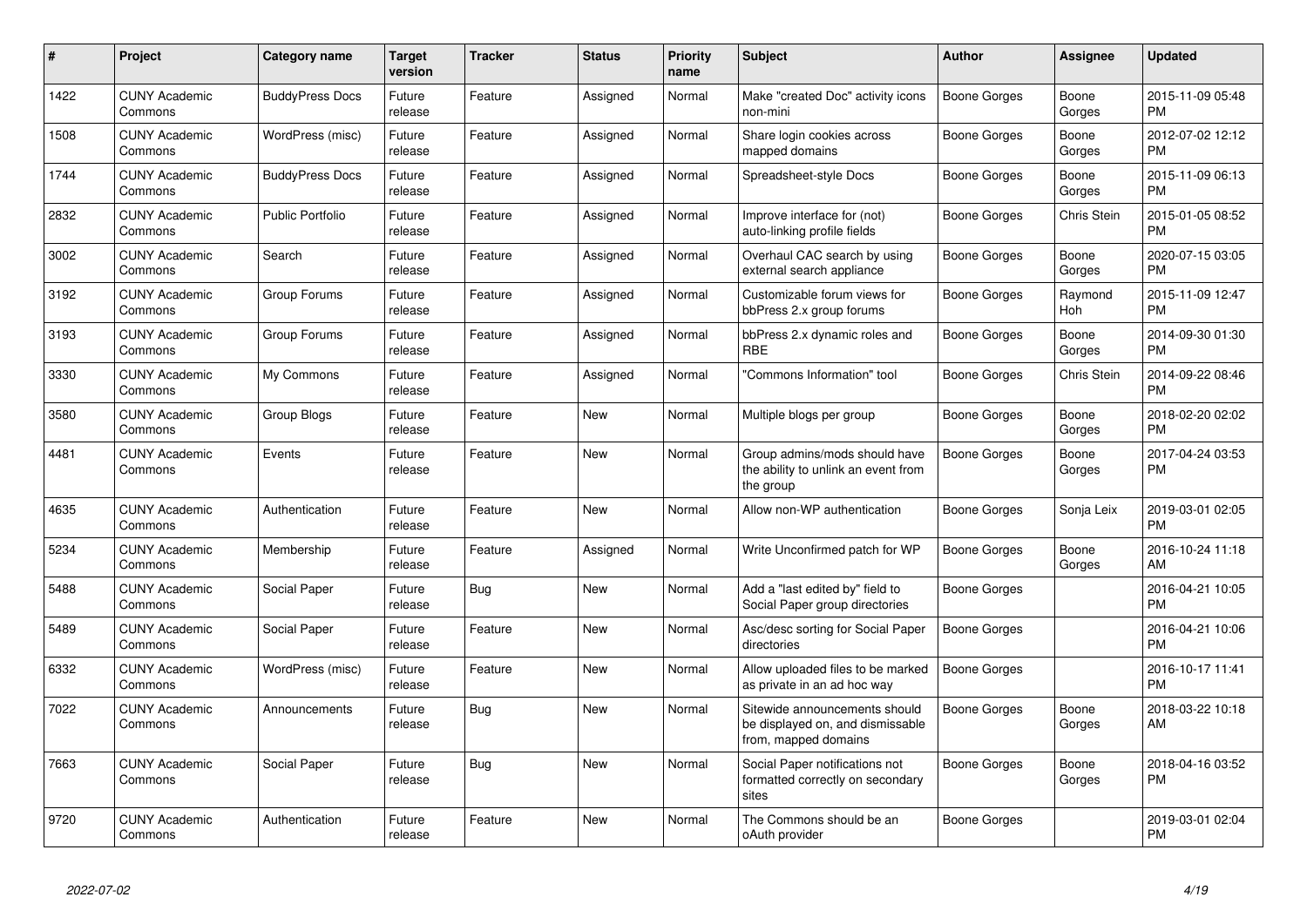| #     | <b>Project</b>                  | <b>Category name</b>        | <b>Target</b><br>version | <b>Tracker</b> | <b>Status</b>        | <b>Priority</b><br>name | <b>Subject</b>                                                                                               | <b>Author</b>       | Assignee        | <b>Updated</b>                |
|-------|---------------------------------|-----------------------------|--------------------------|----------------|----------------------|-------------------------|--------------------------------------------------------------------------------------------------------------|---------------------|-----------------|-------------------------------|
| 9926  | <b>CUNY Academic</b><br>Commons | <b>WordPress Plugins</b>    | Future<br>release        | Bug            | <b>New</b>           | Normal                  | twitter-mentions-as-comments<br>cron jobs can run long                                                       | Boone Gorges        | Boone<br>Gorges | 2018-10-24 12:34<br><b>PM</b> |
| 10380 | <b>CUNY Academic</b><br>Commons | WordPress (misc)            | Future<br>release        | Feature        | In Progress          | Normal                  | Remove blacklisted plugins                                                                                   | Boone Gorges        |                 | 2022-04-26 12:00<br><b>PM</b> |
| 10580 | <b>CUNY Academic</b><br>Commons | Information<br>Architecture | Future<br>release        | Design/UX      | <b>New</b>           | Normal                  | Primary nav item review                                                                                      | Boone Gorges        | Sara Cannon     | 2022-06-28 01:29<br><b>PM</b> |
| 11024 | <b>CUNY Academic</b><br>Commons | WordPress (misc)            | Future<br>release        | Bug            | <b>New</b>           | Normal                  | Subsites should not show "you<br>should update your .htaccess<br>now" notice after permalink setting<br>save | Boone Gorges        |                 | 2019-01-28 01:35<br><b>PM</b> |
| 11392 | <b>CUNY Academic</b><br>Commons |                             | Future<br>release        | Bug            | New                  | Normal                  | Migrate users away from<br><b>StatPress</b>                                                                  | <b>Boone Gorges</b> |                 | 2019-04-23 03:53<br><b>PM</b> |
| 11834 | <b>CUNY Academic</b><br>Commons | <b>Group Files</b>          | Future<br>release        | Feature        | <b>New</b>           | Normal                  | Improved tools for managing<br>group file folders                                                            | Boone Gorges        | Sonja Leix      | 2019-09-06 03:55<br><b>PM</b> |
| 11945 | <b>CUNY Academic</b><br>Commons | Reckoning                   | Future<br>release        | Feature        | Reporter<br>Feedback | Normal                  | Add Comments bubble to<br>Reckoning views                                                                    | Boone Gorges        | Boone<br>Gorges | 2019-11-12 05:14<br><b>PM</b> |
| 12042 | <b>CUNY Academic</b><br>Commons | <b>Email Notifications</b>  | Future<br>release        | Feature        | <b>New</b>           | Normal                  | Improved error logging for BPGES<br>send queue                                                               | Boone Gorges        | Boone<br>Gorges | 2021-11-19 12:25<br><b>PM</b> |
| 12091 | <b>CUNY Academic</b><br>Commons | <b>Group Files</b>          | Future<br>release        | Feature        | New                  | Normal                  | Improved pre-upload file validation   Boone Gorges<br>for bp-group-documents                                 |                     | Boone<br>Gorges | 2019-11-14 01:21<br><b>PM</b> |
| 13048 | <b>CUNY Academic</b><br>Commons | Shortcodes and<br>embeds    | Future<br>release        | Feature        | New                  | Normal                  | Jupyter Notebooks support                                                                                    | Boone Gorges        |                 | 2020-07-14 11:46<br>AM        |
| 13331 | <b>CUNY Academic</b><br>Commons | Site cloning                | Future<br>release        | Bug            | New                  | Normal                  | Combine Site Template and Clone   Boone Gorges<br>operations                                                 |                     | Jeremy Felt     | 2021-11-19 12:39<br><b>PM</b> |
| 13358 | <b>CUNY Academic</b><br>Commons | Group Forums                | Future<br>release        | Feature        | <b>New</b>           | Normal                  | Improved UI for group forum<br>threading settings                                                            | Boone Gorges        | Raymond<br>Hoh  | 2021-11-19 12:27<br><b>PM</b> |
| 13466 | <b>CUNY Academic</b><br>Commons | Cavalcade                   | Future<br>release        | Feature        | <b>New</b>           | Normal                  | Automated cleanup for duplicate<br>Cavalcade tasks                                                           | Boone Gorges        | Boone<br>Gorges | 2020-10-13 05:24<br><b>PM</b> |
| 13835 | <b>CUNY Academic</b><br>Commons | WordPress (misc)            | Future<br>release        | Feature        | <b>New</b>           | Normal                  | Allow OneSearch widget to have<br>'CUNY' as campus                                                           | Boone Gorges        | Boone<br>Gorges | 2021-11-19 12:39<br><b>PM</b> |
| 14184 | <b>CUNY Academic</b><br>Commons | <b>Public Portfolio</b>     | Future<br>release        | Feature        | New                  | Normal                  | Centralized mechanism for storing<br>Campus affiliations                                                     | Boone Gorges        | Boone<br>Gorges | 2022-01-04 11:35<br>AM        |
| 14309 | <b>CUNY Academic</b><br>Commons | Group Library               | Future<br>release        | Feature        | New                  | Normal                  | Better handling of<br>bp group document file download<br>attempts when file is not present                   | Boone Gorges        | Boone<br>Gorges | 2021-11-19 12:28<br><b>PM</b> |
| 14987 | <b>CUNY Academic</b><br>Commons | <b>WordPress Plugins</b>    | Future<br>release        | Bug            | <b>New</b>           | Normal                  | Elementor update causes<br>database freeze-up                                                                | Boone Gorges        | Boone<br>Gorges | 2021-11-29 12:02<br><b>PM</b> |
| 16092 | <b>CUNY Academic</b><br>Commons |                             | Future<br>release        | Feature        | Hold                 | Normal                  | Don't show main site in Site<br>search results                                                               | Boone Gorges        | Boone<br>Gorges | 2022-05-17 03:12<br><b>PM</b> |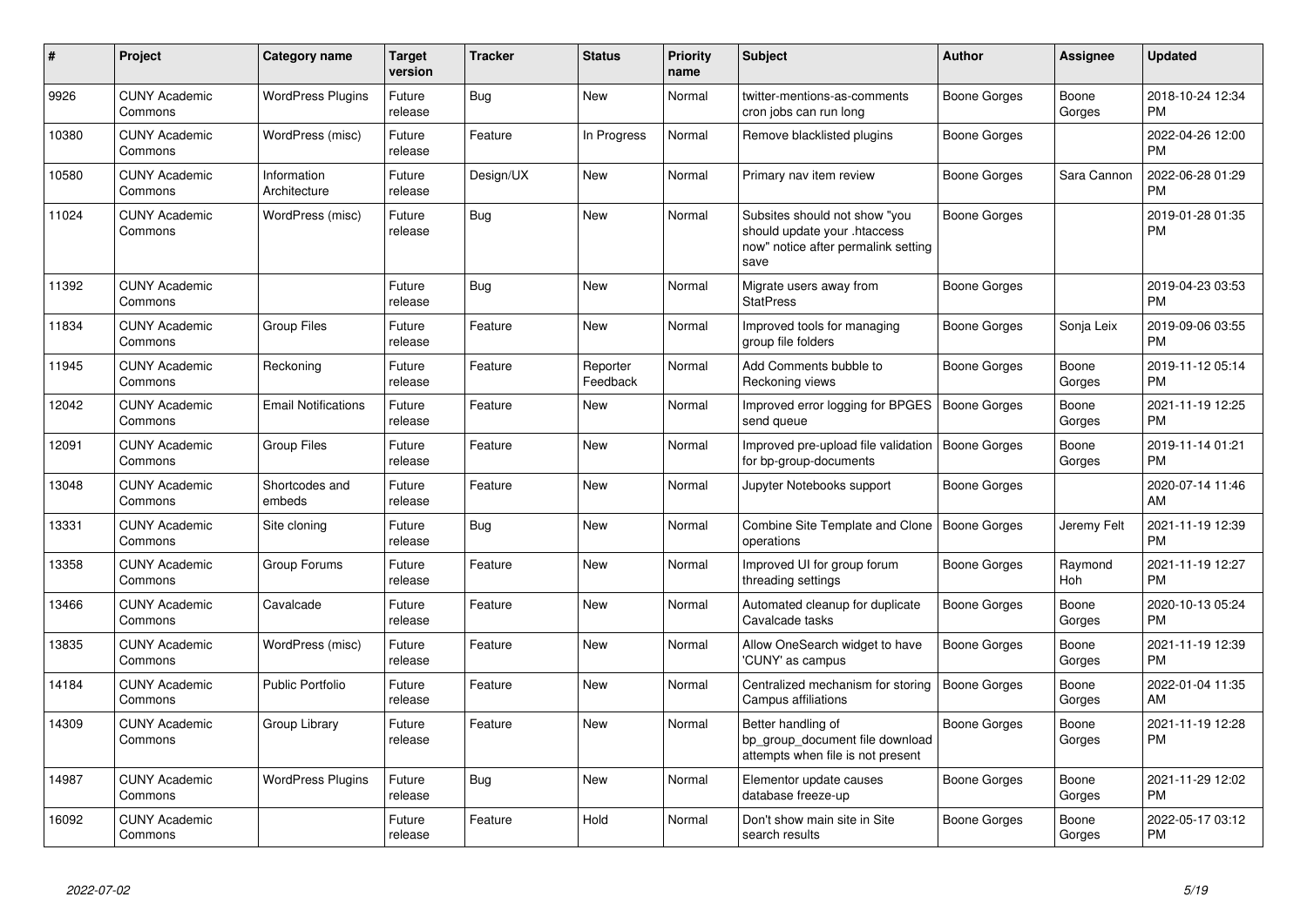| $\#$  | Project                         | <b>Category name</b>     | <b>Target</b><br>version | <b>Tracker</b> | <b>Status</b>        | Priority<br>name | <b>Subject</b>                                                        | <b>Author</b>      | <b>Assignee</b>     | <b>Updated</b>                |
|-------|---------------------------------|--------------------------|--------------------------|----------------|----------------------|------------------|-----------------------------------------------------------------------|--------------------|---------------------|-------------------------------|
| 1460  | <b>CUNY Academic</b><br>Commons | Analytics                | Future<br>release        | Feature        | Assigned             | Normal           | <b>Update System Report</b>                                           | <b>Brian Foote</b> | Boone<br>Gorges     | 2015-11-09 06:13<br><b>PM</b> |
| 860   | <b>CUNY Academic</b><br>Commons | Design                   | Future<br>release        | Design/UX      | Assigned             | Normal           | <b>Standardize Button Treatment</b><br><b>Across the Commons</b>      | Chris Stein        | <b>Chris Stein</b>  | 2014-05-01 09:45<br>AM        |
| 2881  | <b>CUNY Academic</b><br>Commons | <b>Public Portfolio</b>  | Future<br>release        | Feature        | Assigned             | Normal           | Redesign the UX for Profiles                                          | Chris Stein        | Chris Stein         | 2016-10-13 12:45<br><b>PM</b> |
| 3059  | <b>CUNY Academic</b><br>Commons | Group Forums             | Future<br>release        | Design/UX      | <b>New</b>           | Normal           | Forum Post Permissable Content<br><b>Explanatory Text</b>             | Chris Stein        | Chris Stein         | 2015-04-02 11:27<br>AM        |
| 13199 | <b>CUNY Academic</b><br>Commons | Group Forums             | Future<br>release        | Feature        | <b>New</b>           | Normal           | Favoring Groups over bbPress<br>plugin                                | Colin McDonald     | Colin<br>McDonald   | 2021-11-19 12:28<br><b>PM</b> |
| 13370 | <b>CUNY Academic</b><br>Commons | Group Library            | Future<br>release        | Feature        | <b>New</b>           | Normal           | Library bulk deletion and folder<br>editing                           | Colin McDonald     | Boone<br>Gorges     | 2020-10-13 10:41<br>AM        |
| 3473  | <b>CUNY Academic</b><br>Commons | <b>User Experience</b>   | Future<br>release        | Feature        | Assigned             | Normal           | Commons profile: Add help info<br>about "Positions" replacing "title" | Keith Miyake       | Samantha<br>Raddatz | 2015-11-09 02:28<br><b>PM</b> |
| 6755  | <b>CUNY Academic</b><br>Commons | WordPress (misc)         | Future<br>release        | Bug            | <b>New</b>           | Normal           | Cannot Deactivate Plugin                                              | Laura Kane         |                     | 2016-11-16 01:12<br><b>PM</b> |
| 9289  | <b>CUNY Academic</b><br>Commons | <b>WordPress Plugins</b> | Future<br>release        | Bug            | Reporter<br>Feedback | Normal           | Email Users Plugin                                                    | Laurie Hurson      | Boone<br>Gorges     | 2018-10-24 12:34<br><b>PM</b> |
| 11131 | <b>CUNY Academic</b><br>Commons |                          | Future<br>release        | Feature        | Reporter<br>Feedback | Normal           | Image Annotation Plugins                                              | Laurie Hurson      |                     | 2019-02-26 11:33<br>AM        |
| 11789 | <b>CUNY Academic</b><br>Commons | Courses                  | Future<br>release        | Feature        | New                  | Normal           | Ability to remove item from<br>Courses list                           | Laurie Hurson      | Sonja Leix          | 2019-09-24 12:28<br><b>PM</b> |
| 11843 | <b>CUNY Academic</b><br>Commons | WordPress (misc)         | Future<br>release        | Design/UX      | <b>New</b>           | Normal           | Tweaking the Gutenberg Editor<br>Interface                            | Laurie Hurson      |                     | 2022-04-26 12:00<br><b>PM</b> |
| 12446 | <b>CUNY Academic</b><br>Commons | Groups (misc)            | Future<br>release        | Feature        | Reporter<br>Feedback | Normal           | Toggle default site to group forum<br>posting                         | Laurie Hurson      | Laurie Hurson       | 2020-03-10 11:57<br>AM        |
| 13650 | <b>CUNY Academic</b><br>Commons | Group Library            | Future<br>release        | Feature        | New                  | Normal           | Forum Attachments in Group<br>Library                                 | Laurie Hurson      |                     | 2021-11-19 12:30<br><b>PM</b> |
| 14787 | <b>CUNY Academic</b><br>Commons | <b>Plugin Packages</b>   | Future<br>release        | Feature        | <b>New</b>           | Normal           | Creating a "Design" plugin<br>package                                 | Laurie Hurson      | scott voth          | 2022-04-27 04:56<br><b>PM</b> |
| 5225  | <b>CUNY Academic</b><br>Commons | Registration             | Future<br>release        | Feature        | Assigned             | Normal           | On-boarding Issues                                                    | Luke Waltzer       | Samantha<br>Raddatz | 2016-02-12 02:58<br><b>PM</b> |
| 5268  | <b>CUNY Academic</b><br>Commons | Group Forums             | Future<br>release        | Bug            | Assigned             | Normal           | Long-time to post to multiple<br>groups                               | Luke Waltzer       | Daniel Jones        | 2016-09-07 06:31<br><b>PM</b> |
| 6078  | <b>CUNY Academic</b><br>Commons | Blogs (BuddyPress)       | Future<br>release        | Feature        | New                  | Normal           | <b>Explore Adding Network Blog</b><br>Metadata Plugin                 | Luke Waltzer       | Luke Waltzer        | 2016-10-11 10:29<br><b>PM</b> |
| 7624  | CUNY Academic<br>Commons        | BuddyPress (misc)        | Future<br>release        | Design/UX      | <b>New</b>           | Normal           | <b>BP Notifications</b>                                               | Luke Waltzer       | Paige Dupont        | 2017-02-08 10:43<br><b>PM</b> |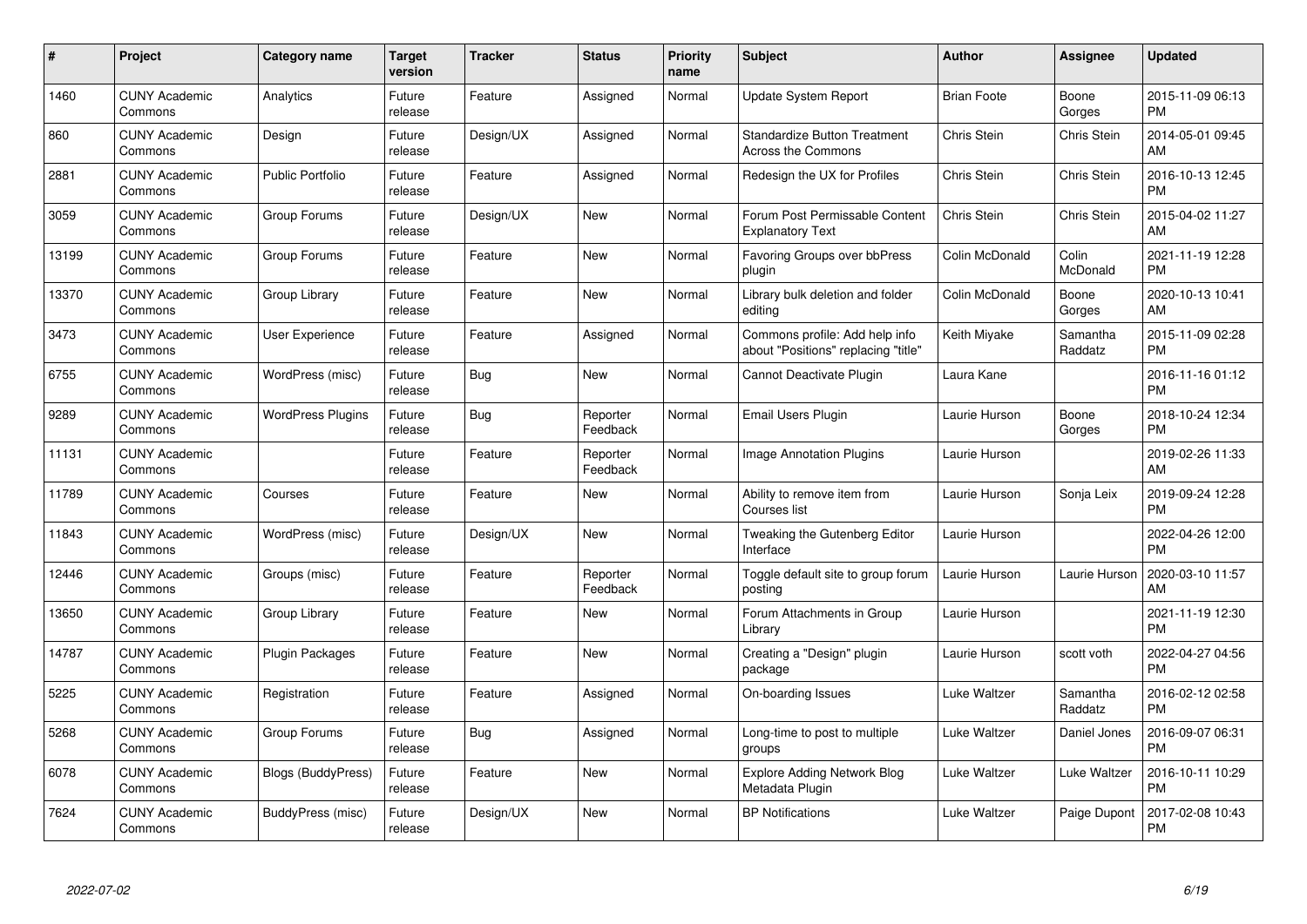| $\pmb{\#}$ | <b>Project</b>                  | <b>Category name</b>       | <b>Target</b><br>version | <b>Tracker</b> | <b>Status</b>        | <b>Priority</b><br>name | <b>Subject</b>                                                                             | <b>Author</b>    | Assignee            | <b>Updated</b>                |
|------------|---------------------------------|----------------------------|--------------------------|----------------|----------------------|-------------------------|--------------------------------------------------------------------------------------------|------------------|---------------------|-------------------------------|
| 7981       | <b>CUNY Academic</b><br>Commons | Social Paper               | Future<br>release        | Bug            | New                  | Normal                  | Social Paper comments should<br>not go to spam                                             | Luke Waltzer     | Boone<br>Gorges     | 2018-04-16 03:52<br><b>PM</b> |
| 8835       | <b>CUNY Academic</b><br>Commons | Blogs (BuddyPress)         | Future<br>release        | Feature        | New                  | Normal                  | Extend cuny is shortlinks to sites                                                         | Luke Waltzer     | Boone<br>Gorges     | 2022-04-26 11:59<br>AM        |
| 9211       | <b>CUNY Academic</b><br>Commons | <b>WordPress Plugins</b>   | Future<br>release        | Support        | Reporter<br>Feedback | Normal                  | Auto-Role Setting in Forum Plugin<br>Causing Some Confusion                                | Luke Waltzer     | Boone<br>Gorges     | 2018-03-13 11:44<br>AM        |
| 9895       | <b>CUNY Academic</b><br>Commons | Onboarding                 | Future<br>release        | Feature        | Assigned             | Normal                  | Add "Accept Invitation"<br>link/button/function to Group<br>and/or Site invitation emails? | Luke Waltzer     | Boone<br>Gorges     | 2018-06-07 12:42<br><b>PM</b> |
| 8078       | <b>CUNY Academic</b><br>Commons | <b>WordPress Plugins</b>   | Future<br>release        | System Upgrade | Assigned             | Normal                  | <b>CommentPress Updates</b>                                                                | Margaret Galvan  | Christian<br>Wach   | 2017-05-08 03:49<br><b>PM</b> |
| 8211       | <b>CUNY Academic</b><br>Commons | <b>WordPress Themes</b>    | Future<br>release        | Feature        | New                  | Normal                  | Theme Suggestions: Material<br>Design-Inspired Themes                                      | Margaret Galvan  | Margaret<br>Galvan  | 2017-08-07 02:48<br><b>PM</b> |
| 5199       | <b>CUNY Academic</b><br>Commons | Social Paper               | Future<br>release        | Feature        | <b>New</b>           | Normal                  | add tables to the SP editor                                                                | Marilyn Weber    |                     | 2016-10-24 11:27<br>AM        |
| 5205       | <b>CUNY Academic</b><br>Commons | Social Paper               | Future<br>release        | Feature        | New                  | Normal                  | Social Paper folders                                                                       | Marilyn Weber    |                     | 2016-02-11 10:24<br><b>PM</b> |
| 5282       | <b>CUNY Academic</b><br>Commons | Social Paper               | Future<br>release        | Bug            | <b>New</b>           | Normal                  | Replying via email directs to paper<br>but not individual comment.                         | Marilyn Weber    | Raymond<br>Hoh      | 2016-03-02 01:48<br><b>PM</b> |
| 5397       | <b>CUNY Academic</b><br>Commons | Social Paper               | Future<br>release        | Feature        | <b>New</b>           | Normal                  | frustrating to have to<br>enable/disable in SP                                             | Marilyn Weber    | Samantha<br>Raddatz | 2016-04-20 03:39<br><b>PM</b> |
| 5992       | <b>CUNY Academic</b><br>Commons | <b>Email Notifications</b> | Future<br>release        | Feature        | New                  | Normal                  | Changing the From line of<br>autogenerated blog emails                                     | Marilyn Weber    |                     | 2018-09-27 05:19<br><b>PM</b> |
| 9207       | <b>CUNY Academic</b><br>Commons |                            | Future<br>release        | Support        | Reporter<br>Feedback | Normal                  | display dashboards made in<br>Tableau?                                                     | Marilyn Weber    | Boone<br>Gorges     | 2018-04-10 10:42<br>AM        |
| 9835       | <b>CUNY Academic</b><br>Commons | Group Forums               | Future<br>release        | Bug            | Assigned             | Normal                  | add a "like" function?                                                                     | Marilyn Weber    | Erik Trainer        | 2018-06-05 01:49<br><b>PM</b> |
| 287        | <b>CUNY Academic</b><br>Commons | WordPress (misc)           | Future<br>release        | Feature        | Assigned             | Normal                  | Create troubleshooting tool for<br>account sign-up                                         | Matt Gold        | Boone<br>Gorges     | 2015-11-09 06:17<br><b>PM</b> |
| 364        | <b>CUNY Academic</b><br>Commons | <b>WordPress Plugins</b>   | Future<br>release        | Feature        | New                  | Normal                  | <b>Bulletin Board</b>                                                                      | Matt Gold        |                     | 2015-01-05 08:50<br><b>PM</b> |
| 365        | <b>CUNY Academic</b><br>Commons | WordPress (misc)           | Future<br>release        | Feature        | Assigned             | Normal                  | <b>Create Mouseover Tooltips</b><br>throughout Site                                        | Matt Gold        | <b>Chris Stein</b>  | 2015-11-09 06:18<br><b>PM</b> |
| 377        | <b>CUNY Academic</b><br>Commons | BuddyPress (misc)          | Future<br>release        | Feature        | Assigned             | Normal                  | Like buttons                                                                               | <b>Matt Gold</b> | Boone<br>Gorges     | 2010-11-16 05:13<br><b>PM</b> |
| 412        | <b>CUNY Academic</b><br>Commons | <b>WordPress Themes</b>    | Future<br>release        | Feature        | Assigned             | Normal                  | <b>Featured Themes</b>                                                                     | Matt Gold        | Dominic<br>Giglio   | 2015-01-05 08:44<br><b>PM</b> |
| 435        | <b>CUNY Academic</b><br>Commons | BuddyPress (misc)          | Future<br>release        | Feature        | Assigned             | Normal                  | Include Avatar Images in Forum<br><b>Post Notification Emails</b>                          | <b>Matt Gold</b> | Boone<br>Gorges     | 2010-12-08 12:40<br><b>PM</b> |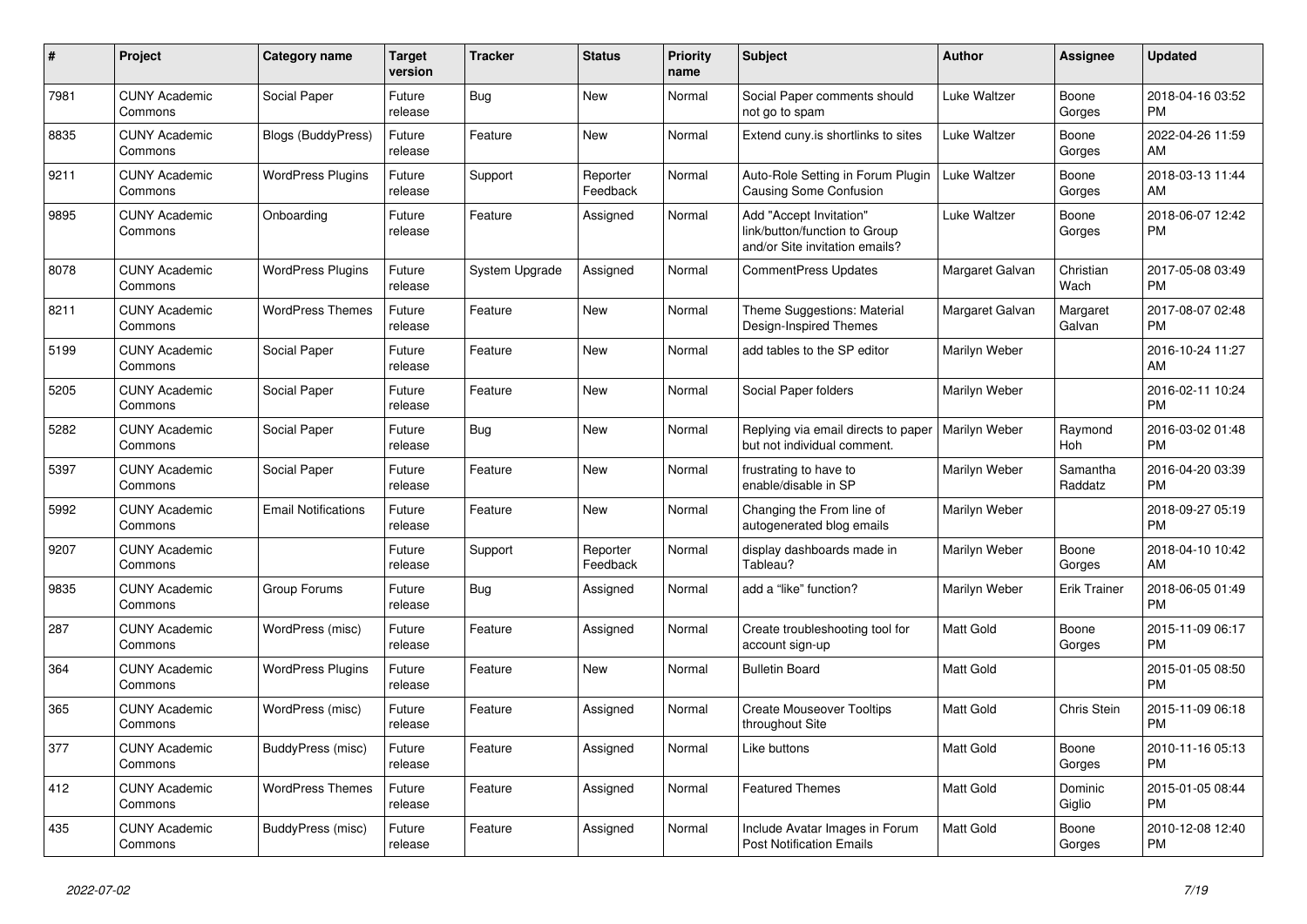| #    | Project                         | <b>Category name</b>     | <b>Target</b><br>version | <b>Tracker</b> | <b>Status</b>        | <b>Priority</b><br>name | <b>Subject</b>                                                        | <b>Author</b>    | <b>Assignee</b>     | <b>Updated</b>                |
|------|---------------------------------|--------------------------|--------------------------|----------------|----------------------|-------------------------|-----------------------------------------------------------------------|------------------|---------------------|-------------------------------|
| 497  | <b>CUNY Academic</b><br>Commons | <b>WordPress Plugins</b> | Future<br>release        | Feature        | Assigned             | Normal                  | Drag and Drop Ordering on<br>Gallery Post Plugin                      | <b>Matt Gold</b> | Ron Rennick         | 2015-11-09 06:18<br><b>PM</b> |
| 500  | <b>CUNY Academic</b><br>Commons | BuddyPress (misc)        | Future<br>release        | Feature        | Assigned             | Normal                  | <b>Export Group Data</b>                                              | Matt Gold        | Boone<br>Gorges     | 2010-12-19 12:09<br><b>PM</b> |
| 554  | <b>CUNY Academic</b><br>Commons | BuddyPress (misc)        | Future<br>release        | Feature        | Assigned             | Normal                  | Add Trackback notifications to<br>site-wide activity feed             | <b>Matt Gold</b> | Boone<br>Gorges     | 2015-11-09 06:19<br><b>PM</b> |
| 599  | <b>CUNY Academic</b><br>Commons | <b>BuddyPress</b> (misc) | Future<br>release        | Feature        | Assigned             | Normal                  | Consider adding rating plugins for<br><b>BuddvPress/BBPress</b>       | <b>Matt Gold</b> | Boone<br>Gorges     | 2011-08-22 06:50<br>PM.       |
| 635  | <b>CUNY Academic</b><br>Commons | BuddyPress (misc)        | Future<br>release        | Feature        | Assigned             | Normal                  | Big Blue Button -<br>Videoconferencing in Groups and<br>Blogs         | <b>Matt Gold</b> | Boone<br>Gorges     | 2011-03-14 03:24<br><b>PM</b> |
| 653  | <b>CUNY Academic</b><br>Commons | Group Blogs              | Future<br>release        | Feature        | Assigned             | Normal                  | Redesign Integration of Groups<br>and Blogs                           | <b>Matt Gold</b> | Samantha<br>Raddatz | 2015-11-09 05:40<br><b>PM</b> |
| 658  | <b>CUNY Academic</b><br>Commons | <b>WordPress Plugins</b> | Future<br>release        | Feature        | Assigned             | Normal                  | Rebulid Sitewide Tag Suggestion                                       | <b>Matt Gold</b> | Boone<br>Gorges     | 2015-01-05 08:47<br><b>PM</b> |
| 1105 | <b>CUNY Academic</b><br>Commons | WordPress (misc)         | Future<br>release        | Feature        | Assigned             | Normal                  | Rephrase Blog Privacy Options                                         | Matt Gold        | Samantha<br>Raddatz | 2015-11-09 06:19<br><b>PM</b> |
| 1544 | <b>CUNY Academic</b><br>Commons | Groups (misc)            | Future<br>release        | Feature        | Reporter<br>Feedback | Normal                  | Group Filtering and Sorting                                           | <b>Matt Gold</b> | Chris Stein         | 2019-03-01 02:25<br><b>PM</b> |
| 2523 | <b>CUNY Academic</b><br>Commons | <b>BuddyPress Docs</b>   | Future<br>release        | Feature        | Assigned             | Normal                  | Allow Users to Upload Images to<br><b>BP</b> Docs                     | <b>Matt Gold</b> | Boone<br>Gorges     | 2015-11-09 06:14<br><b>PM</b> |
| 3042 | <b>CUNY Academic</b><br>Commons | <b>Public Portfolio</b>  | Future<br>release        | Feature        | Assigned             | Normal                  | Browsing member interests                                             | Matt Gold        | Boone<br>Gorges     | 2015-03-21 09:04<br><b>PM</b> |
| 3090 | <b>CUNY Academic</b><br>Commons | Twitter page             | Future<br>release        | Feature        | Assigned             | Normal                  | Prevent Retweets from showing<br>up on Commons twitter page           | Matt Gold        | <b>Tahir Butt</b>   | 2016-10-24 11:31<br>AM        |
| 3220 | <b>CUNY Academic</b><br>Commons | <b>Public Portfolio</b>  | Future<br>release        | Feature        | Assigned             | Normal                  | Add indent/outdent option to<br>Formatting Buttons on Profile<br>Page | <b>Matt Gold</b> | Boone<br>Gorges     | 2014-05-21 10:39<br><b>PM</b> |
| 3308 | <b>CUNY Academic</b><br>Commons | Group Invitations        | Future<br>release        | Feature        | Assigned             | Normal                  | Allow members to rescind group<br>invitations                         | <b>Matt Gold</b> | Boone<br>Gorges     | 2015-04-01 08:53<br><b>PM</b> |
| 3517 | <b>CUNY Academic</b><br>Commons | My Commons               | Future<br>release        | Feature        | Assigned             | Normal                  | Mute/Unmute My Commons<br>updates                                     | Matt Gold        | Raymond<br>Hoh      | 2015-11-09 01:19<br><b>PM</b> |
| 3536 | <b>CUNY Academic</b><br>Commons | My Commons               | Future<br>release        | Feature        | Assigned             | Normal                  | Infinite Scroll on My Commons<br>page                                 | Matt Gold        | Raymond<br>Hoh      | 2015-04-13 04:42<br><b>PM</b> |
| 3577 | <b>CUNY Academic</b><br>Commons | My Commons               | Future<br>release        | Design/UX      | Assigned             | Normal                  | Replies to items in My Commons                                        | Matt Gold        | Raymond<br>Hoh      | 2015-04-09 05:19<br>PM.       |
| 3662 | <b>CUNY Academic</b><br>Commons | SEO                      | Future<br>release        | Feature        | Assigned             | Normal                  | Duplicate Content/SEO/Google<br>issues                                | Matt Gold        | Raymond<br>Hoh      | 2015-04-13 04:37<br><b>PM</b> |
| 3759 | <b>CUNY Academic</b><br>Commons | WordPress (misc)         | Future<br>release        | Feature        | Assigned             | Normal                  | Review Interface for Adding Users   Matt Gold<br>to Blogs             |                  | Boone<br>Gorges     | 2015-03-24 05:52<br><b>PM</b> |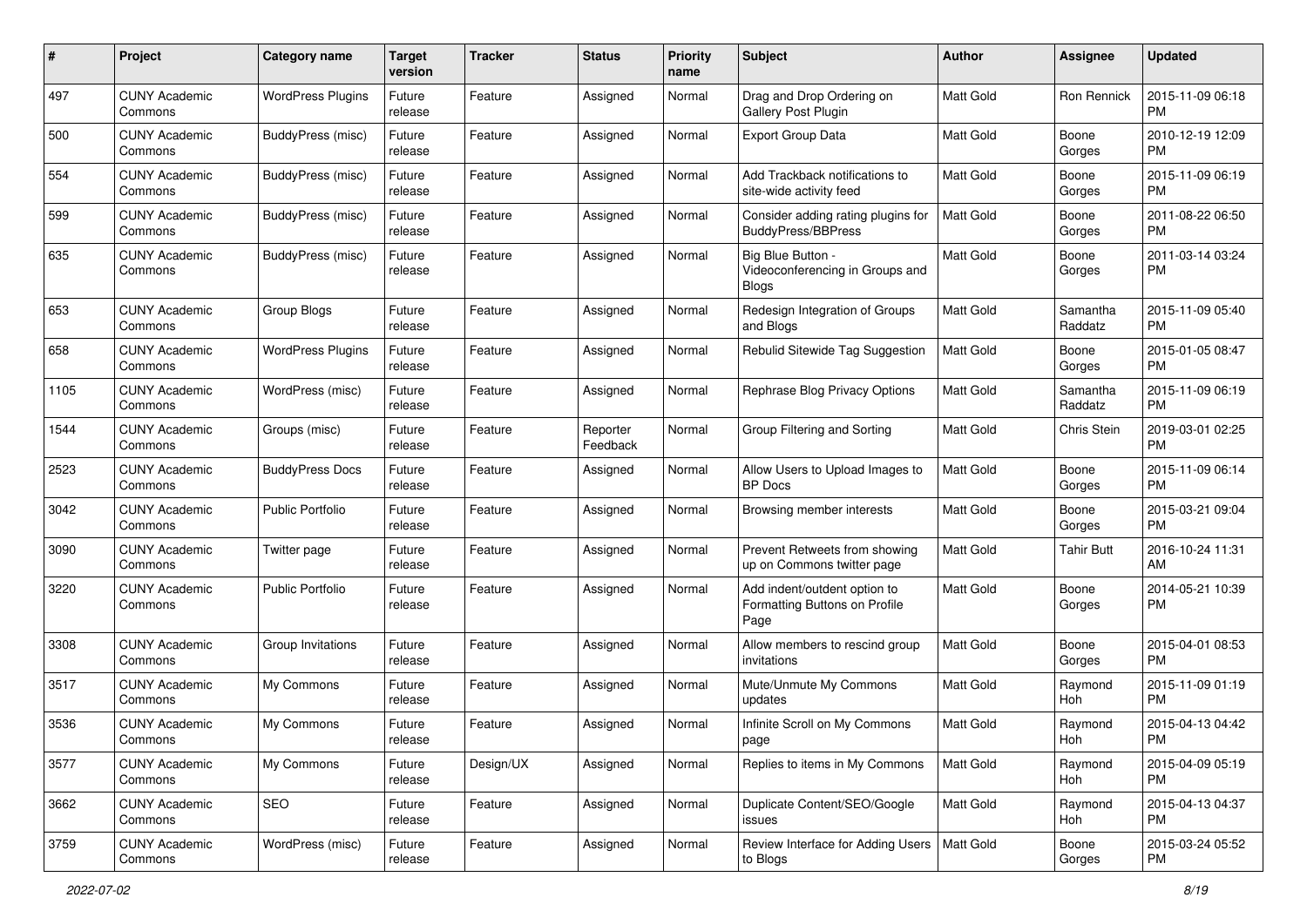| #    | <b>Project</b>                  | Category name             | Target<br>version | <b>Tracker</b> | <b>Status</b>        | <b>Priority</b><br>name | <b>Subject</b>                                                      | <b>Author</b>    | Assignee            | <b>Updated</b>                |
|------|---------------------------------|---------------------------|-------------------|----------------|----------------------|-------------------------|---------------------------------------------------------------------|------------------|---------------------|-------------------------------|
| 3768 | <b>CUNY Academic</b><br>Commons | <b>Public Portfolio</b>   | Future<br>release | Feature        | Assigned             | Normal                  | Institutions/Past positions on<br>public portfolios                 | <b>Matt Gold</b> | Boone<br>Gorges     | 2018-04-23 10:44<br>AM        |
| 3770 | <b>CUNY Academic</b><br>Commons | <b>Public Portfolio</b>   | Future<br>release | Feature        | Assigned             | Normal                  | Improve Layout/Formatting of<br>Positions Area on Public Portfolios | <b>Matt Gold</b> | <b>Chris Stein</b>  | 2015-04-01 09:17<br><b>PM</b> |
| 4053 | <b>CUNY Academic</b><br>Commons | Events                    | Future<br>release | Feature        | Assigned             | Normal                  | Create new tab for past events                                      | <b>Matt Gold</b> | Boone<br>Gorges     | 2015-05-12 02:10<br><b>PM</b> |
| 4238 | <b>CUNY Academic</b><br>Commons | Events                    | Future<br>release | Feature        | Assigned             | Normal                  | Copy Events to Other Groups?                                        | <b>Matt Gold</b> | Boone<br>Gorges     | 2015-07-02 10:08<br><b>AM</b> |
| 4404 | <b>CUNY Academic</b><br>Commons | <b>Public Portfolio</b>   | Future<br>release | Design/UX      | Assigned             | Normal                  | Change color of permissions info<br>on portfolio editing interface  | <b>Matt Gold</b> | Samantha<br>Raddatz | 2015-08-11 05:28<br><b>PM</b> |
| 4661 | <b>CUNY Academic</b><br>Commons | <b>User Experience</b>    | Future<br>release | Bug            | Assigned             | Normal                  | Simplify Events text                                                | <b>Matt Gold</b> | Samantha<br>Raddatz | 2015-10-02 09:06<br><b>PM</b> |
| 4903 | <b>CUNY Academic</b><br>Commons | Events                    | Future<br>release | Design/UX      | Assigned             | Normal                  | Improving visual appearance of<br>event calendars                   | <b>Matt Gold</b> | Boone<br>Gorges     | 2016-10-13 11:51<br>AM        |
| 4980 | <b>CUNY Academic</b><br>Commons | Home Page                 | Future<br>release | Feature        | Assigned             | Normal                  | CAC Featured Content -- Adding<br>Randomization                     | <b>Matt Gold</b> | Boone<br>Gorges     | 2016-12-12 03:01<br><b>PM</b> |
| 5316 | <b>CUNY Academic</b><br>Commons | User Experience           | Future<br>release | Feature        | Assigned             | Normal                  | Prompt user email address<br>updates                                | <b>Matt Gold</b> | Stephen Real        | 2016-12-21 03:30<br><b>PM</b> |
| 5581 | <b>CUNY Academic</b><br>Commons | Analytics                 | Future<br>release | Feature        | Assigned             | Normal                  | Explore alternatives to Google<br>Analytics                         | <b>Matt Gold</b> | Valerie<br>Townsend | 2020-04-17 03:12<br>PM        |
| 5696 | <b>CUNY Academic</b><br>Commons | Events                    | Future<br>release | Feature        | Assigned             | Normal                  | Events Calendar - display options<br>calendar aggregation           | Matt Gold        | Boone<br>Gorges     | 2016-10-13 11:44<br>AM        |
| 5955 | <b>CUNY Academic</b><br>Commons | Outreach                  | Future<br>release | Feature        | Assigned             | Normal                  | Create auto-newsletter for<br>commons members                       | Matt Gold        | Luke Waltzer        | 2016-08-30 10:34<br><b>AM</b> |
| 6014 | <b>CUNY Academic</b><br>Commons | Publicity                 | Future<br>release | Publicity      | Reporter<br>Feedback | Normal                  | Google search listing                                               | Matt Gold        | Boone<br>Gorges     | 2016-09-21 03:48<br>PM.       |
| 6426 | <b>CUNY Academic</b><br>Commons | Spam/Spam<br>Prevention   | Future<br>release | Feature        | Assigned             | Normal                  | Force captcha on all comments?                                      | Matt Gold        | Tahir Butt          | 2016-10-24 02:06<br><b>PM</b> |
| 7115 | <b>CUNY Academic</b><br>Commons | Groups (misc)             | Future<br>release | Feature        | Reporter<br>Feedback | Normal                  | make licensing info clear during<br>group creation                  | Matt Gold        | Raymond<br>Hoh      | 2020-12-08 11:32<br><b>AM</b> |
| 8756 | <b>CUNY Academic</b><br>Commons | Group Blogs               | Future<br>release | Feature        | Hold                 | Normal                  | Connect multiple blogs to one<br>group?                             | <b>Matt Gold</b> | Boone<br>Gorges     | 2017-09-30 10:42<br>AM        |
| 8836 | <b>CUNY Academic</b><br>Commons | <b>Blogs (BuddyPress)</b> | Future<br>release | Feature        | Assigned             | Normal                  | Redesign site launch process                                        | <b>Matt Gold</b> | Boone<br>Gorges     | 2019-10-03 02:49<br><b>PM</b> |
| 8900 | <b>CUNY Academic</b><br>Commons | Accessibility             | Future<br>release | Feature        | Assigned             | Normal                  | Look into tools to enforce<br>accessibility in WP environment       | Matt Gold        | Boone<br>Gorges     | 2022-04-26 11:59<br>AM.       |
| 8901 | <b>CUNY Academic</b><br>Commons | Accessibility             | Future<br>release | Feature        | Assigned             | Normal                  | Theme analysis for accessibility                                    | <b>Matt Gold</b> | Boone<br>Gorges     | 2022-04-26 11:59<br>AM        |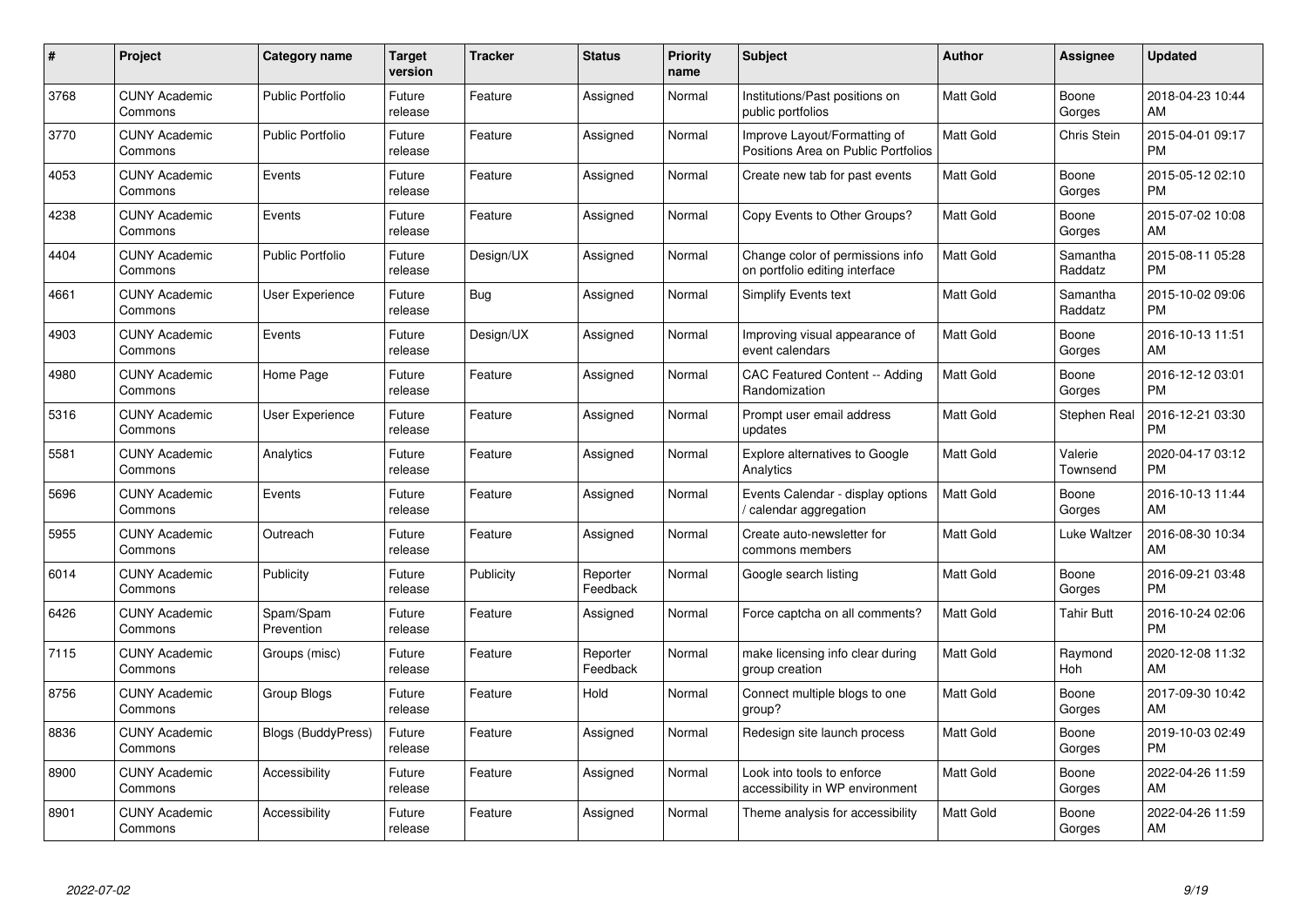| #     | Project                         | <b>Category name</b>       | <b>Target</b><br>version | <b>Tracker</b> | <b>Status</b>        | <b>Priority</b><br>name | Subject                                                                        | <b>Author</b>                 | <b>Assignee</b>     | <b>Updated</b>                |
|-------|---------------------------------|----------------------------|--------------------------|----------------|----------------------|-------------------------|--------------------------------------------------------------------------------|-------------------------------|---------------------|-------------------------------|
| 9028  | <b>CUNY Academic</b><br>Commons | Onboarding                 | Future<br>release        | Feature        | Assigned             | Normal                  | suggest groups to new members<br>during the registration process               | <b>Matt Gold</b>              | Chris Stein         | 2018-10-24 12:34<br><b>PM</b> |
| 9947  | <b>CUNY Academic</b><br>Commons | <b>WordPress Plugins</b>   | Future<br>release        | Feature        | Reporter<br>Feedback | Normal                  | Install H5P quiz plugin                                                        | <b>Matt Gold</b>              | Boone<br>Gorges     | 2018-09-11 11:01<br>AM        |
| 10659 | <b>CUNY Academic</b><br>Commons | Group Forums               | Future<br>release        | Feature        | Assigned             | Normal                  | Post to multiple groups via email                                              | Matt Gold                     | Raymond<br>Hoh      | 2018-11-15 12:54<br>AM        |
| 15604 | <b>CUNY Academic</b><br>Commons | <b>Email Notifications</b> | Future<br>release        | Feature        | Assigned             | Normal                  | Restructure Commons Group<br>Digest Email Messages                             | <b>Matt Gold</b>              | Boone<br>Gorges     | 2022-05-26 10:45<br>AM        |
| 481   | <b>CUNY Academic</b><br>Commons | Groups (misc)              | Future<br>release        | Feature        | Assigned             | Normal                  | ability to archive inactive groups<br>and blogs                                | Michael Mandiberg             | Samantha<br>Raddatz | 2015-11-09 05:56<br><b>PM</b> |
| 2167  | <b>CUNY Academic</b><br>Commons | WordPress (misc)           | Future<br>release        | Bug            | Assigned             | Normal                  | <b>CAC-Livestream Plugin Issues</b>                                            | Michael Smith                 | Dominic<br>Giglio   | 2015-01-02 03:06<br>PM.       |
| 3458  | <b>CUNY Academic</b><br>Commons | Groups (misc)              | Future<br>release        | Feature        | Assigned             | Normal                  | Filter Members of Group by<br>Campus                                           | Michael Smith                 | Samantha<br>Raddatz | 2014-09-26 08:32<br>PM.       |
| 2753  | <b>CUNY Academic</b><br>Commons | <b>Public Portfolio</b>    | Future<br>release        | Feature        | New                  | Normal                  | Create actual actual tagification in<br>academic interests and other<br>fields | Micki Kaufman                 | Boone<br>Gorges     | 2015-01-05 08:52<br>PM.       |
| 2754  | <b>CUNY Academic</b><br>Commons | Design                     | Future<br>release        | Feature        | Assigned             | Normal                  | Determine strategy for CAC logo<br>handling in top header                      | Micki Kaufman                 | Chris Stein         | 2015-01-05 08:53<br>PM.       |
| 3475  | <b>CUNY Academic</b><br>Commons | Events                     | Future<br>release        | Feature        | Assigned             | Normal                  | Request to add plugin to<br>streamline room<br>booking/appointment booking     | Naomi Barrettara              | Boone<br>Gorges     | 2014-12-01 05:14<br>PM.       |
| 5182  | <b>CUNY Academic</b><br>Commons | Social Paper               | Future<br>release        | Design/UX      | New                  | Normal                  | "Publishing" a private paper on<br>social paper?                               | Raffi<br>Khatchadourian       | Boone<br>Gorges     | 2016-10-13 04:12<br><b>PM</b> |
| 5183  | <b>CUNY Academic</b><br>Commons | Social Paper               | Future<br>release        | Design/UX      | New                  | Normal                  | Creating a new paper when<br>viewing an existing paper                         | Raffi<br>Khatchadourian       | Samantha<br>Raddatz | 2016-02-02 12:09<br><b>PM</b> |
| 3691  | <b>CUNY Academic</b><br>Commons | <b>WordPress Plugins</b>   | Future<br>release        | Bug            | <b>New</b>           | Normal                  | <b>WPMU Domain Mapping</b><br>Debugging on cdev                                | Raymond Hoh                   | Matt Gold           | 2014-12-12 09:04<br>AM        |
| 3939  | <b>CUNY Academic</b><br>Commons | <b>WordPress Plugins</b>   | Future<br>release        | <b>Bug</b>     | Hold                 | Normal                  | Activity stream support for<br>Co-Authors Plus plugin                          | Raymond Hoh                   | Raymond<br>Hoh      | 2015-11-09 06:13<br><b>PM</b> |
| 11243 | <b>CUNY Academic</b><br>Commons | BuddyPress (misc)          | Future<br>release        | Bug            | New                  | Normal                  | Audit bp-custom.php                                                            | Raymond Hoh                   | Raymond<br>Hoh      | 2022-04-26 11:59<br>AM.       |
| 14496 | <b>CUNY Academic</b><br>Commons | Domain Mapping             | Future<br>release        | Bug            | New                  | Normal                  | Mapped domain SSO uses<br>third-party cookies                                  | Raymond Hoh                   | Raymond<br>Hoh      | 2021-05-24 04:03<br><b>PM</b> |
| 4221  | <b>CUNY Academic</b><br>Commons | Group Forums               | Future<br>release        | Design/UX      | Assigned             | Normal                  | Add 'Number of Posts' display<br>option to Forum page                          | Samantha Raddatz              | Samantha<br>Raddatz | 2015-06-26 02:21<br><b>PM</b> |
| 4222  | <b>CUNY Academic</b><br>Commons | User Experience            | Future<br>release        | Design/UX      | New                  | Normal                  | Add information to 'Delete<br>Account' page                                    | Samantha Raddatz   scott voth |                     | 2015-06-26 11:35<br>AM        |
| 4225  | <b>CUNY Academic</b><br>Commons | DiRT Integration           | Future<br>release        | Design/UX      | New                  | Normal                  | Add information to DIRT page (in<br>Create a Group)                            | Samantha Raddatz   Matt Gold  |                     | 2015-06-26 03:14<br><b>PM</b> |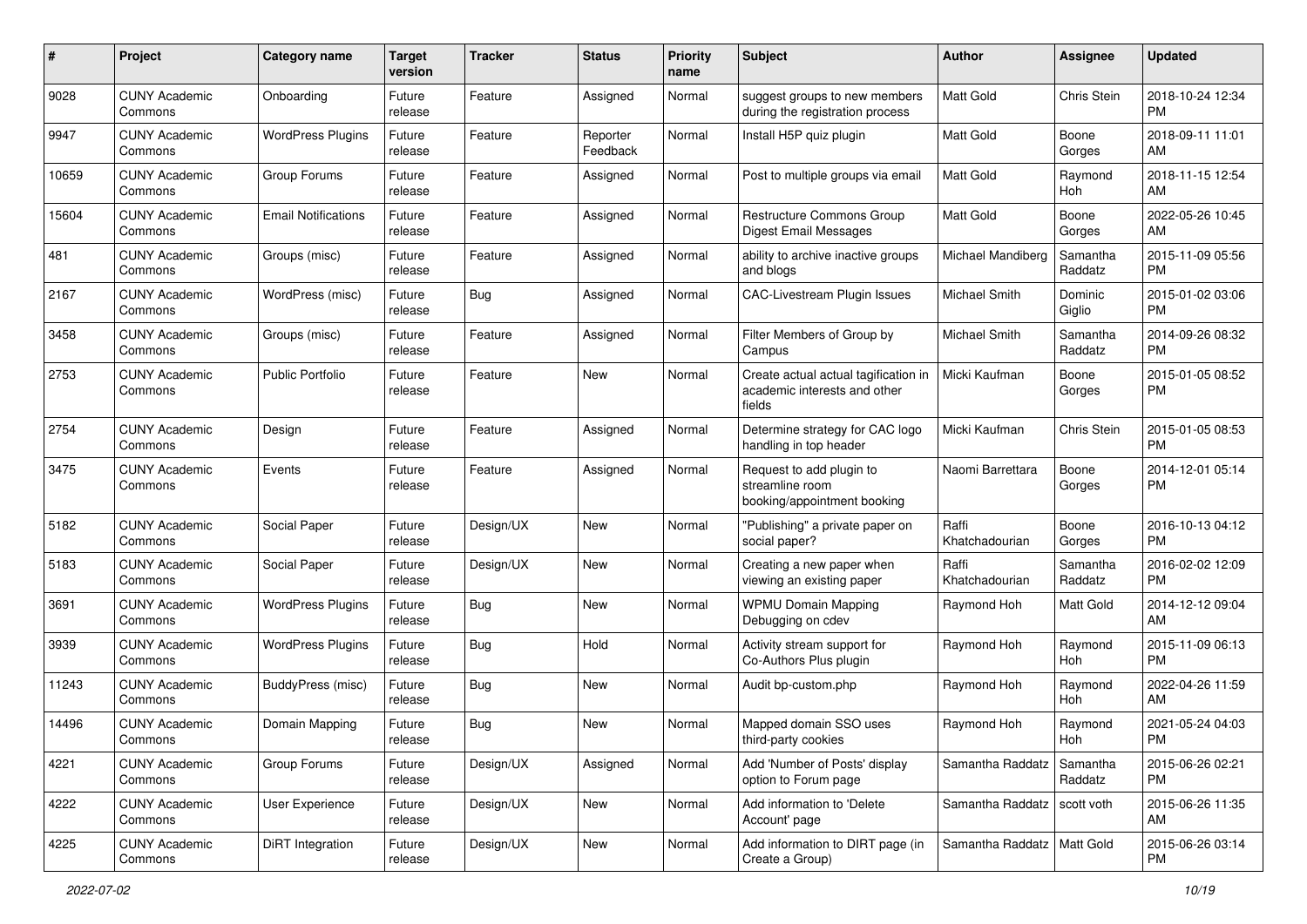| $\#$  | Project                         | <b>Category name</b>     | Target<br>version | <b>Tracker</b> | <b>Status</b>        | <b>Priority</b><br>name | <b>Subject</b>                                                                      | <b>Author</b>    | Assignee            | <b>Updated</b>                |
|-------|---------------------------------|--------------------------|-------------------|----------------|----------------------|-------------------------|-------------------------------------------------------------------------------------|------------------|---------------------|-------------------------------|
| 4226  | <b>CUNY Academic</b><br>Commons | <b>BuddyPress Docs</b>   | Future<br>release | Design/UX      | New                  | Normal                  | Add option to connect a Doc with<br>a Group                                         | Samantha Raddatz | Samantha<br>Raddatz | 2015-09-09 04:08<br><b>PM</b> |
| 4253  | <b>CUNY Academic</b><br>Commons | <b>Public Portfolio</b>  | Future<br>release | Design/UX      | <b>New</b>           | Normal                  | Encourage users to add portfolio<br>content                                         | Samantha Raddatz | Samantha<br>Raddatz | 2015-07-07 11:32<br>AM        |
| 4592  | <b>CUNY Academic</b><br>Commons | Events                   | Future<br>release | Design/UX      | <b>New</b>           | Normal                  | Event Creation - Venue Dropdown<br>Slow                                             | Samantha Raddatz | Boone<br>Gorges     | 2015-09-14 04:56<br><b>PM</b> |
| 4622  | <b>CUNY Academic</b><br>Commons | <b>Public Portfolio</b>  | Future<br>release | Design/UX      | <b>New</b>           | Normal                  | <b>Profile Visibility Settings</b>                                                  | Samantha Raddatz | Samantha<br>Raddatz | 2015-09-21 12:18<br><b>PM</b> |
| 585   | <b>CUNY Academic</b><br>Commons | Group Forums             | Future<br>release | Feature        | Assigned             | Normal                  | Merge Forum Topics                                                                  | Sarah Morgano    | Boone<br>Gorges     | 2011-07-06 04:11<br><b>PM</b> |
| 1888  | <b>CUNY Academic</b><br>Commons | Home Page                | Future<br>release | Feature        | Assigned             | Normal                  | Refactor BP MPO Activity Filter to<br>support proper pagination                     | Sarah Morgano    | Boone<br>Gorges     | 2014-05-01 07:11<br><b>PM</b> |
| 5826  | <b>CUNY Academic</b><br>Commons | <b>WordPress Plugins</b> | Future<br>release | Support        | Reporter<br>Feedback | Normal                  | <b>Remove Subscription Options</b><br>plugin from directory                         | Sarah Morgano    | Sarah<br>Morgano    | 2016-10-21 04:14<br><b>PM</b> |
| 3492  | <b>CUNY Academic</b><br>Commons | <b>WordPress Themes</b>  | Future<br>release | Support        | Assigned             | Normal                  | Add CBOX theme to the<br>Commons                                                    | scott voth       | Raymond<br>Hoh      | 2014-10-08 05:55<br><b>PM</b> |
| 4438  | <b>CUNY Academic</b><br>Commons | Events                   | Future<br>release | Bug            | Assigned             | Normal                  | Events Calendar - Export<br><b>Recurring Events</b>                                 | scott voth       | Daniel Jones        | 2016-05-23 04:25<br><b>PM</b> |
| 5827  | <b>CUNY Academic</b><br>Commons | <b>Public Portfolio</b>  | Future<br>release | <b>Bug</b>     | Assigned             | Normal                  | Academic Interests square bracket   scott voth<br>links not working                 |                  | Chris Stein         | 2016-08-11 11:59<br><b>PM</b> |
| 10226 | <b>CUNY Academic</b><br>Commons | Courses                  | Future<br>release | Feature        | <b>New</b>           | Normal                  | Add "My Courses" to drop down<br>list                                               | scott voth       | Boone<br>Gorges     | 2021-11-19 12:42<br><b>PM</b> |
| 10354 | <b>CUNY Academic</b><br>Commons | <b>Public Portfolio</b>  | Future<br>release | Feature        | New                  | Normal                  | Opt out of Having a Profile Page                                                    | scott voth       | <b>Chris Stein</b>  | 2020-05-12 10:43<br>AM        |
| 11531 | <b>CUNY Academic</b><br>Commons | Events                   | Future<br>release | Feature        | <b>New</b>           | Normal                  | Main Events calendar should<br>include non-public events that<br>user has access to | scott voth       | Boone<br>Gorges     | 2019-06-11 10:00<br>AM        |
| 11788 | <b>CUNY Academic</b><br>Commons | <b>WordPress Plugins</b> | Future<br>release | Support        | Reporter<br>Feedback | Normal                  | Plugin Request - Browse Aloud                                                       | scott voth       |                     | 2019-09-24 08:42<br>AM        |
| 11860 | <b>CUNY Academic</b><br>Commons | Registration             | Future<br>release | Feature        | New                  | Normal                  | Ensure Students Are Aware They<br>Can Use Aliases At Registration                   | scott voth       |                     | 2019-09-24 08:46<br>AM        |
| 12573 | <b>CUNY Academic</b><br>Commons | <b>WordPress Plugins</b> | Future<br>release | <b>Bug</b>     | <b>New</b>           | Normal                  | <b>CommentPress Core Issues</b>                                                     | scott voth       |                     | 2020-03-24 04:32<br><b>PM</b> |
| 14113 | <b>CUNY Academic</b><br>Commons | WordPress (misc)         | Future<br>release | Bug            | Hold                 | Normal                  | Block Editor Not Working on this<br>page - Json error                               | scott voth       | Boone<br>Gorges     | 2021-03-05 11:01<br>AM        |
| 10368 | <b>CUNY Academic</b><br>Commons |                          | Future<br>release | Feature        | Assigned             | Normal                  | Use ORCID data to populate<br>academic profile page                                 | Stephen Francoeu | Boone<br>Gorges     | 2018-09-25 01:53<br><b>PM</b> |
| 1165  | <b>CUNY Academic</b><br>Commons | <b>Email Invitations</b> | Future<br>release | Feature        | Assigned             | Low                     | Allow saved lists of invitees under<br>Send Invites                                 | Boone Gorges     | Boone<br>Gorges     | 2015-11-09 06:03<br>PM        |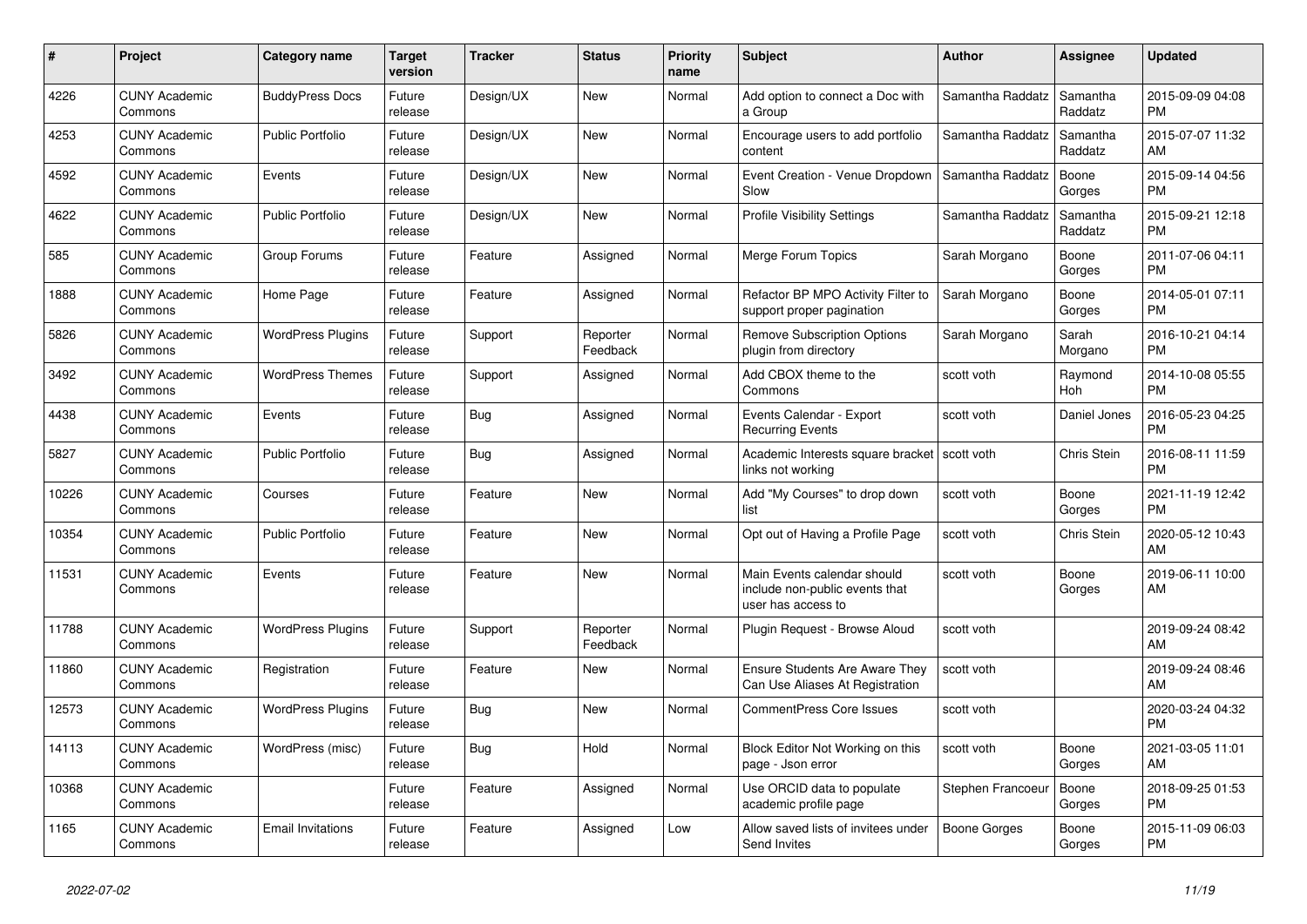| $\pmb{\#}$ | Project                         | <b>Category name</b>       | <b>Target</b><br>version | <b>Tracker</b> | <b>Status</b>        | <b>Priority</b><br>name | <b>Subject</b>                                                                                                                                        | <b>Author</b>    | <b>Assignee</b>     | <b>Updated</b>                |
|------------|---------------------------------|----------------------------|--------------------------|----------------|----------------------|-------------------------|-------------------------------------------------------------------------------------------------------------------------------------------------------|------------------|---------------------|-------------------------------|
| 1166       | <b>CUNY Academic</b><br>Commons | <b>Email Invitations</b>   | Future<br>release        | Feature        | <b>New</b>           | Low                     | Better organizational tools for Sent   Boone Gorges<br><b>Invites</b>                                                                                 |                  | Boone<br>Gorges     | 2015-11-09 06:02<br><b>PM</b> |
| 1167       | <b>CUNY Academic</b><br>Commons | <b>Email Invitations</b>   | Future<br>release        | Feature        | <b>New</b>           | Low                     | Allow email invitations to be resent   Boone Gorges                                                                                                   |                  | Boone<br>Gorges     | 2015-11-12 12:53<br>AM        |
| 1417       | <b>CUNY Academic</b><br>Commons | <b>BuddyPress Docs</b>     | Future<br>release        | Feature        | Assigned             | Low                     | Bulk actions for BuddyPress Docs                                                                                                                      | Boone Gorges     | Boone<br>Gorges     | 2016-10-17 10:41<br><b>PM</b> |
| 1423       | <b>CUNY Academic</b><br>Commons | BuddyPress (misc)          | Future<br>release        | Feature        | Assigned             | Low                     | Show an avatar for pingback<br>comment activity items                                                                                                 | Boone Gorges     | Tahir Butt          | 2016-10-24 12:03<br><b>PM</b> |
| 1983       | <b>CUNY Academic</b><br>Commons | Home Page                  | Future<br>release        | Feature        | Assigned             | Low                     | Media Library integration with<br>Featured Content plugin                                                                                             | Boone Gorges     | Dominic<br>Giglio   | 2014-03-17 10:34<br>AM        |
| 3048       | <b>CUNY Academic</b><br>Commons | <b>Public Portfolio</b>    | Future<br>release        | Feature        | New                  | Low                     | Images for rich text profile fields                                                                                                                   | Boone Gorges     | Boone<br>Gorges     | 2014-02-19 12:56<br><b>PM</b> |
| 6749       | <b>CUNY Academic</b><br>Commons | Events                     | Future<br>release        | Bug            | <b>New</b>           | Low                     | BPEO iCal request can trigger<br>very large number of DB queries                                                                                      | Boone Gorges     | Raymond<br>Hoh      | 2016-11-15 10:09<br><b>PM</b> |
| 2325       | <b>CUNY Academic</b><br>Commons | BuddyPress (misc)          | Future<br>release        | Feature        | Assigned             | Low                     | Profile should have separate fields<br>for first/last names                                                                                           | local admin      | Boone<br>Gorges     | 2015-11-09 06:09<br><b>PM</b> |
| 2610       | <b>CUNY Academic</b><br>Commons | Group Invitations          | Future<br>release        | Feature        | Assigned             | Low                     | Request: Custom invitation<br>message to group invites                                                                                                | local admin      | Boone<br>Gorges     | 2015-11-09 06:13<br><b>PM</b> |
| 6356       | <b>CUNY Academic</b><br>Commons | <b>WordPress Plugins</b>   | Future<br>release        | Bug            | Reporter<br>Feedback | Low                     | Should Subscribe2 be<br>deprecated?                                                                                                                   | Luke Waltzer     |                     | 2017-03-20 12:20<br><b>PM</b> |
| 6389       | <b>CUNY Academic</b><br>Commons | <b>BuddyPress Docs</b>     | Future<br>release        | Feature        | New                  | Low                     | Make Discussion Area Visible<br>When Editing a Doc                                                                                                    | Luke Waltzer     | Boone<br>Gorges     | 2016-10-21 04:16<br><b>PM</b> |
| 6392       | <b>CUNY Academic</b><br>Commons | Group Forums               | Future<br>release        | Design/UX      | Assigned             | Low                     | Composition/Preview Panes in<br>Forum Posts                                                                                                           | Luke Waltzer     | Paige Dupont        | 2016-10-21 04:26<br><b>PM</b> |
| 5050       | <b>CUNY Academic</b><br>Commons | Social Paper               | Future<br>release        | Feature        | New                  | Low                     | Making comments visible in SP<br>editing mode (SP suggestion #1)                                                                                      | Marilyn Weber    | Samantha<br>Raddatz | 2019-09-17 11:10<br><b>PM</b> |
| 5052       | <b>CUNY Academic</b><br>Commons | Social Paper               | Future<br>release        | Feature        | <b>New</b>           | Low                     | Sentence by sentence or line by<br>line comments (SP suggestion #3)                                                                                   | Marilyn Weber    | Boone<br>Gorges     | 2016-02-11 10:24<br><b>PM</b> |
| 5053       | <b>CUNY Academic</b><br>Commons | Social Paper               | Future<br>release        | Feature        | <b>New</b>           | Low                     | Scrollable menu to add readers<br>(SP suggestion #4)                                                                                                  | Marilyn Weber    | Samantha<br>Raddatz | 2016-04-21 05:21<br><b>PM</b> |
| 5058       | <b>CUNY Academic</b><br>Commons | Social Paper               | Future<br>release        | Feature        | <b>New</b>           | Low                     | Can there be a clearer signal that<br>even when comments have<br>already been made you add<br>comments by clicking on the side?<br>(SP suggestion #5) | Marilyn Weber    | Samantha<br>Raddatz | 2016-02-11 10:24<br><b>PM</b> |
| 11971      | <b>CUNY Academic</b><br>Commons | <b>Email Notifications</b> | Future<br>release        | <b>Bug</b>     | Reporter<br>Feedback | Low                     | Pictures obscured in emailed post<br>notifications                                                                                                    | Marilyn Weber    | Raymond<br>Hoh      | 2019-11-21 01:14<br><b>PM</b> |
| 310        | <b>CUNY Academic</b><br>Commons | BuddyPress (misc)          | Future<br>release        | Feature        | Assigned             | Low                     | <b>Friend Request Email</b>                                                                                                                           | <b>Matt Gold</b> | Samantha<br>Raddatz | 2015-11-09 05:08<br><b>PM</b> |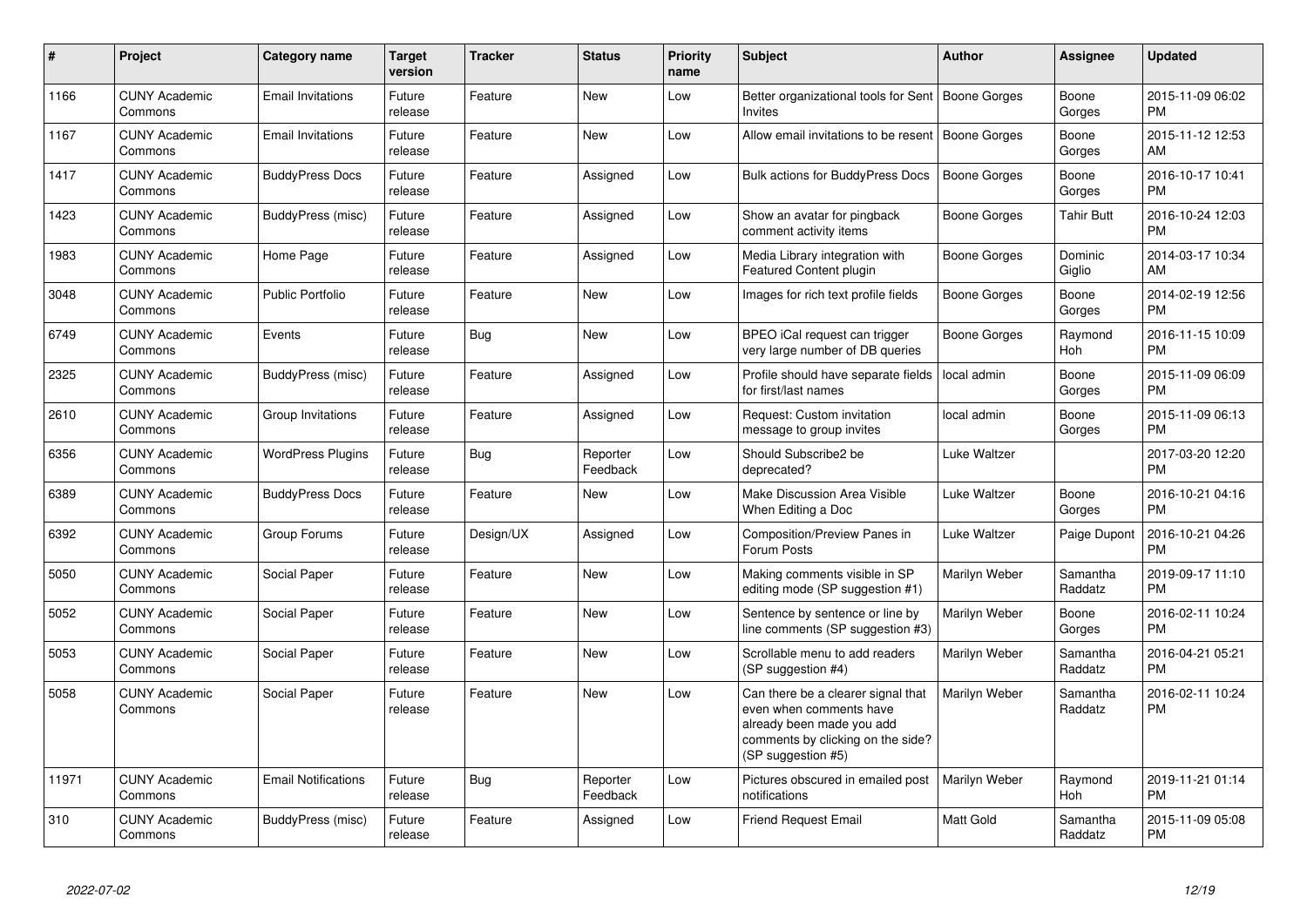| #     | Project                         | Category name                  | <b>Target</b><br>version | Tracker | <b>Status</b>        | <b>Priority</b><br>name | <b>Subject</b>                                                                                  | Author                  | Assignee            | <b>Updated</b>                |
|-------|---------------------------------|--------------------------------|--------------------------|---------|----------------------|-------------------------|-------------------------------------------------------------------------------------------------|-------------------------|---------------------|-------------------------------|
| 333   | <b>CUNY Academic</b><br>Commons | <b>Email Notifications</b>     | Future<br>release        | Feature | Assigned             | Low                     | Delay Forum Notification Email<br>Delivery Until After Editing Period<br>Ends                   | Matt Gold               | Raymond<br>Hoh      | 2015-11-09 06:01<br><b>PM</b> |
| 940   | <b>CUNY Academic</b><br>Commons | Redmine                        | Future<br>release        | Feature | Assigned             | Low                     | Communication with users after<br>releases                                                      | <b>Matt Gold</b>        | Dominic<br>Giglio   | 2012-09-09 04:36<br>PM.       |
| 1192  | <b>CUNY Academic</b><br>Commons | Group Files                    | Future<br>release        | Feature | Assigned             | Low                     | When posting group files, allow<br>users to add a category without<br>saving                    | Matt Gold               | Raymond<br>Hoh      | 2015-11-09 05:53<br><b>PM</b> |
| 1456  | <b>CUNY Academic</b><br>Commons | Group Invitations              | Future<br>release        | Feature | Reporter<br>Feedback | Low                     | Invite to Group Button from Profile   Matt Gold<br>Field                                        |                         | Samantha<br>Raddatz | 2015-11-09 05:59<br>PM.       |
| 1562  | <b>CUNY Academic</b><br>Commons | <b>WordPress Plugins</b>       | Future<br>release        | Feature | Assigned             | Low                     | Play with NYT Collaborative<br><b>Authoring Tool</b>                                            | Matt Gold               | Boone<br>Gorges     | 2015-01-05 08:47<br>PM.       |
| 2013  | <b>CUNY Academic</b><br>Commons | <b>Public Portfolio</b>        | Future<br>release        | Feature | Assigned             | Low                     | Have Profile Privacy Options show   Matt Gold<br>up only for filled-in fields                   |                         | Boone<br>Gorges     | 2015-11-09 06:09<br><b>PM</b> |
| 2223  | <b>CUNY Academic</b><br>Commons | <b>WordPress Plugins</b>       | Future<br>release        | Feature | Assigned             | Low                     | Add Participad to the CUNY<br><b>Academic Commons</b>                                           | <b>Matt Gold</b>        | Boone<br>Gorges     | 2014-09-17 10:03<br><b>PM</b> |
| 3080  | <b>CUNY Academic</b><br>Commons | <b>Group Files</b>             | Future<br>release        | Feature | Assigned             | Low                     | Create a system to keep track of<br>file changes                                                | Matt Gold               | Boone<br>Gorges     | 2014-02-26 10:04<br><b>PM</b> |
| 3354  | <b>CUNY Academic</b><br>Commons | <b>Group Files</b>             | Future<br>release        | Feature | Assigned             | Low                     | Allow Group Download of Multiple<br><b>Selected Files</b>                                       | <b>Matt Gold</b>        | Chris Stein         | 2014-08-01 08:50<br>AM        |
| 5016  | <b>CUNY Academic</b><br>Commons | Events                         | Future<br>release        | Feature | Assigned             | Low                     | Allow comments to be posted on<br>events                                                        | <b>Matt Gold</b>        | Raymond<br>Hoh      | 2019-03-01 02:23<br><b>PM</b> |
| 8675  | <b>CUNY Academic</b><br>Commons | User Onboarding                | Future<br>release        | Bug     | Reporter<br>Feedback | Low                     | Add new User search screen calls<br>for the input of email address but<br>doesn't work with one | Paul Hebert             | Boone<br>Gorges     | 2017-10-11 11:17<br>AM        |
| 8498  | <b>CUNY Academic</b><br>Commons | <b>WordPress Plugins</b>       | Future<br>release        | Feature | <b>New</b>           | Low                     | <b>Gravity Forms Email Users</b>                                                                | Raffi<br>Khatchadourian | Matt Gold           | 2017-10-13 12:58<br><b>PM</b> |
| 58    | <b>CUNY Academic</b><br>Commons | <b>BuddyPress (misc)</b>       | Future<br>release        | Feature | Assigned             | Low                     | Make member search sortable by<br>last name                                                     | Roberta Brody           | Boone<br>Gorges     | 2010-08-26 02:38<br><b>PM</b> |
| 519   | <b>CUNY Academic</b><br>Commons | <b>BuddyPress Docs</b>         | Future<br>release        | Feature | Assigned             | Low                     | TOC for individual docs - for new<br>BP "wiki-like" plugin                                      | scott voth              | Boone<br>Gorges     | 2015-11-09 05:54<br><b>PM</b> |
| 4535  | <b>CUNY Academic</b><br>Commons | My Commons                     | Future<br>release        | Bug     | <b>New</b>           | Low                     | My Commons filter issue                                                                         | scott voth              | Raymond<br>Hoh      | 2015-09-01 11:17<br>AM        |
| 3230  | <b>CUNY Academic</b><br>Commons | Internal Tools and<br>Workflow | Not tracked Feature      |         | Assigned             | $ $ High                | Scripts for quicker<br>provisioning/updating of<br>development environments                     | Boone Gorges            | Boone<br>Gorges     | 2016-01-26 04:54<br><b>PM</b> |
| 6644  | <b>CUNY Academic</b><br>Commons |                                | Not tracked              | Bug     | Reporter<br>Feedback | High                    | White Screen at Login Pge                                                                       | Luke Waltzer            | Raymond<br>Hoh      | 2016-11-21 10:34<br><b>PM</b> |
| 10678 | <b>CUNY Academic</b><br>Commons |                                | Not tracked              | Bug     | Reporter<br>Feedback | High                    | Newsletter Plugin Not Sending<br>Out Newsletters                                                | Mark Webb               | Boone<br>Gorges     | 2019-09-16 09:38<br><b>PM</b> |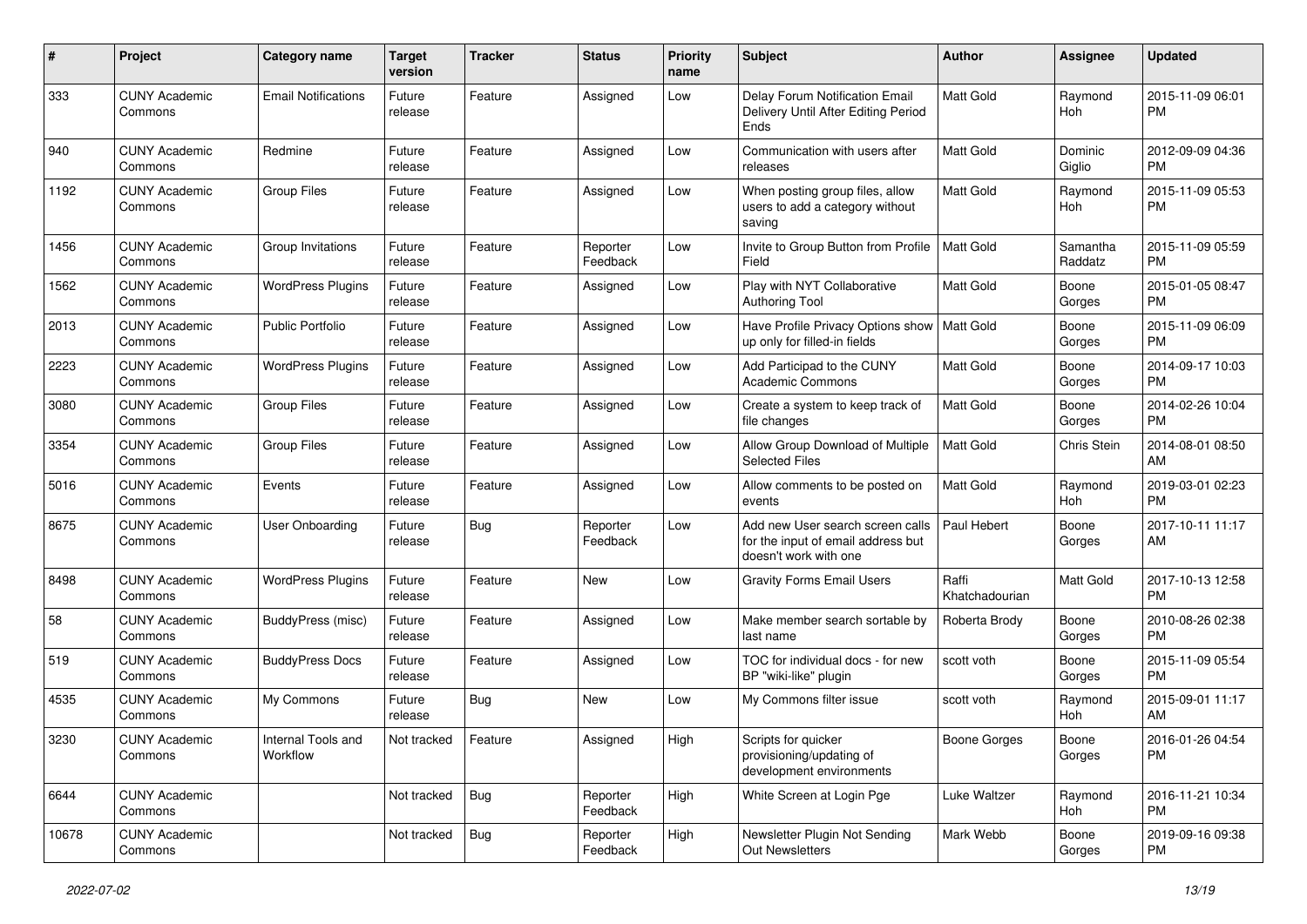| #     | Project                         | <b>Category name</b>     | <b>Target</b><br>version | <b>Tracker</b> | <b>Status</b>        | <b>Priority</b><br>name | <b>Subject</b>                                                               | <b>Author</b>    | Assignee        | <b>Updated</b>                |
|-------|---------------------------------|--------------------------|--------------------------|----------------|----------------------|-------------------------|------------------------------------------------------------------------------|------------------|-----------------|-------------------------------|
| 11883 | <b>CUNY Academic</b><br>Commons | Help/Codex               | Not tracked              | Support        | <b>New</b>           | Normal                  | Need Embedding Help Page<br>Update (Tableau)                                 | Anthony Wheeler  | scott voth      | 2019-09-24 08:49<br>AM        |
| 10794 | <b>CUNY Academic</b><br>Commons | Performance              | Not tracked              | Bug            | New                  | Normal                  | Memcached connection<br>occasionally breaks                                  | Boone Gorges     | Boone<br>Gorges | 2018-12-06 03:30<br><b>PM</b> |
| 11517 | <b>CUNY Academic</b><br>Commons |                          | Not tracked              | Feature        | Assigned             | Normal                  | wp-accessibility plugin should not<br>strip 'target=" blank" by default      | Boone Gorges     | Laurie Hurson   | 2019-09-24 09:57<br>AM        |
| 12436 | <b>CUNY Academic</b><br>Commons |                          | Not tracked              | Bug            | Assigned             | Normal                  | Nightly system downtime                                                      | Boone Gorges     |                 | 2020-08-01 09:30<br>AM        |
| 12911 | <b>CUNY Academic</b><br>Commons |                          | Not tracked              | Feature        | New                  | Normal                  | Block access to xmlrpc.php based<br>on User-Agent                            | Boone Gorges     | Boone<br>Gorges | 2020-06-09 05:12<br><b>PM</b> |
| 2666  | <b>CUNY Academic</b><br>Commons | About page               | Not tracked              | Documentation  | Assigned             | Normal                  | <b>Update About Text</b>                                                     | Chris Stein      | Luke Waltzer    | 2016-03-04 11:19<br>AM        |
| 3565  | <b>CUNY Academic</b><br>Commons | My Commons               | Not tracked              | Documentation  | <b>New</b>           | Normal                  | Load Newest inconsistencies                                                  | Chris Stein      | scott voth      | 2015-11-09 01:16<br><b>PM</b> |
| 15210 | <b>CUNY Academic</b><br>Commons | Analytics                | Not tracked              | Design/UX      | <b>New</b>           | Normal                  | Google Analytics improvements                                                | Colin McDonald   | Boone<br>Gorges | 2022-05-24 10:47<br>AM        |
| 9729  | <b>CUNY Academic</b><br>Commons | <b>SEO</b>               | Not tracked              | Support        | New                  | Normal                  | 503 Errors showing on<br>newlaborforum.cuny.edu                              | Diane Krauthamer | Raymond<br>Hoh  | 2018-05-22 04:48<br><b>PM</b> |
| 11545 | <b>CUNY Academic</b><br>Commons | <b>WordPress Plugins</b> | Not tracked              | Support        | New                  | Normal                  | <b>Twitter searches in WordPress</b>                                         | Gina Cherry      | Matt Gold       | 2019-09-23 01:03<br><b>PM</b> |
| 12004 | <b>CUNY Academic</b><br>Commons |                          | Not tracked              | Support        | Reporter<br>Feedback | Normal                  | Notifications for spam blog<br>comments                                      | Gina Cherry      | Raymond<br>Hoh  | 2019-11-01 12:05<br><b>PM</b> |
| 14842 | <b>CUNY Academic</b><br>Commons |                          | Not tracked              | Support        | Reporter<br>Feedback | Normal                  | Question about widgets and block<br>editor                                   | Gina Cherry      |                 | 2021-10-06 03:01<br><b>PM</b> |
| 11415 | <b>CUNY Academic</b><br>Commons | <b>WordPress Plugins</b> | Not tracked              | Bug            | Reporter<br>Feedback | Normal                  | Blog Subscriptions in Jetpack                                                | Laurie Hurson    |                 | 2019-05-14 10:34<br>AM        |
| 11879 | <b>CUNY Academic</b><br>Commons |                          | Not tracked              | Bug            | <b>New</b>           | Normal                  | Hypothesis comments appearing<br>on multiple, different pdfs across<br>blogs | Laurie Hurson    | Laurie Hurson   | 2019-09-19 02:39<br><b>PM</b> |
| 12328 | <b>CUNY Academic</b><br>Commons |                          | Not tracked              | Support        | New                  | Normal                  | Sign up Code for Non-CUNY<br>Faculty                                         | Laurie Hurson    |                 | 2020-01-28 10:25<br>AM        |
| 12438 | <b>CUNY Academic</b><br>Commons | Courses                  | Not tracked              | <b>Bug</b>     | <b>New</b>           | Normal                  | Site appearing twice                                                         | Laurie Hurson    | Boone<br>Gorges | 2020-02-18 01:34<br><b>PM</b> |
| 12484 | <b>CUNY Academic</b><br>Commons |                          | Not tracked              | Support        | Reporter<br>Feedback | Normal                  | Sign up Code for COIL Course<br>starting in March                            | Laurie Hurson    | Matt Gold       | 2020-03-02 02:26<br><b>PM</b> |
| 14475 | <b>CUNY Academic</b><br>Commons |                          | Not tracked              | Publicity      | New                  | Normal                  | <b>OER Showcase Page</b>                                                     | Laurie Hurson    | Laurie Hurson   | 2021-09-14 10:46<br>AM        |
| 14504 | <b>CUNY Academic</b><br>Commons |                          | Not tracked              | Publicity      | Reporter<br>Feedback | Normal                  | Adding showcases to home page<br>menu                                        | Laurie Hurson    | Boone<br>Gorges | 2022-01-19 03:26<br><b>PM</b> |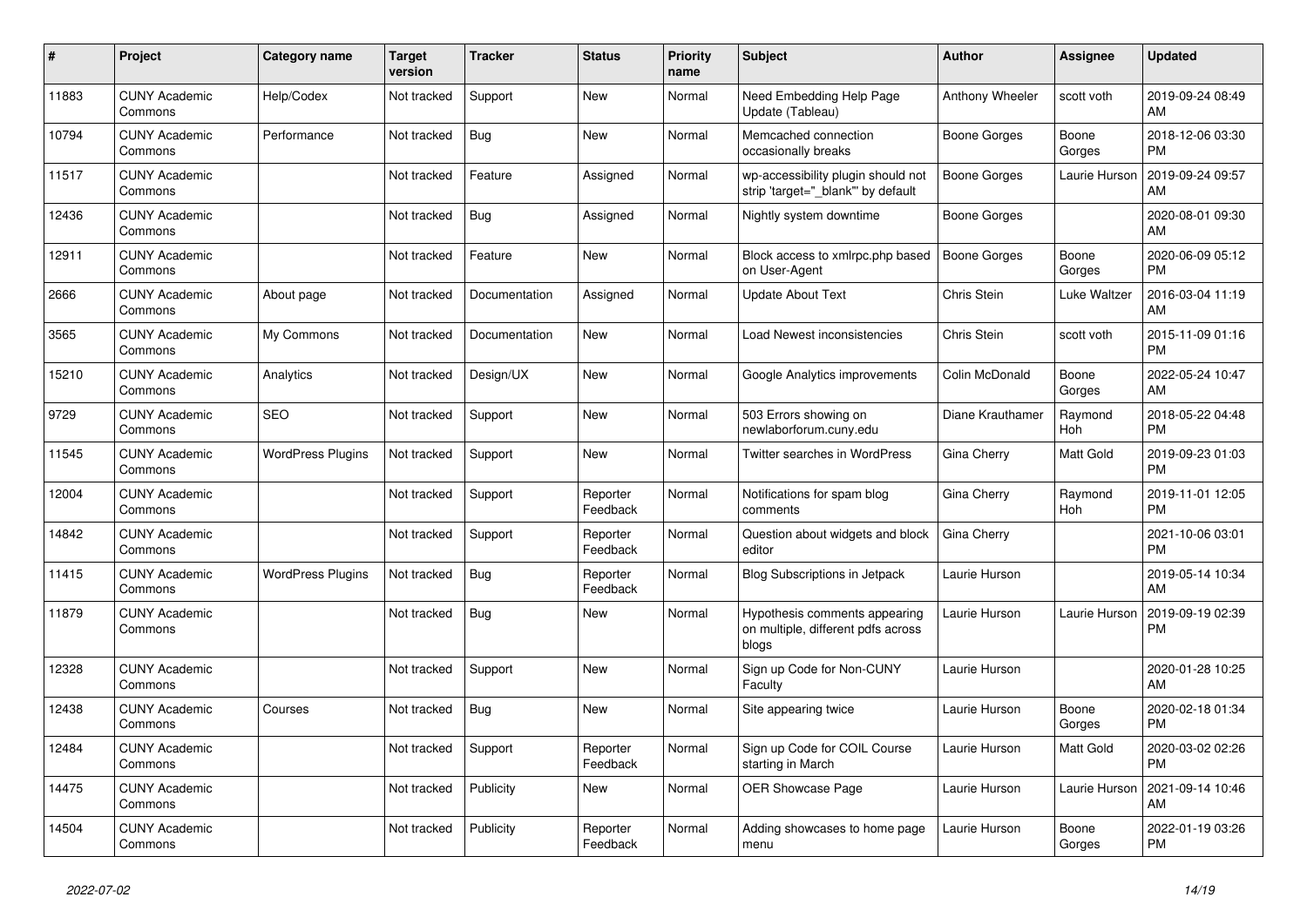| #     | Project                         | <b>Category name</b> | <b>Target</b><br>version | <b>Tracker</b> | <b>Status</b>        | <b>Priority</b><br>name | <b>Subject</b>                                              | <b>Author</b>   | <b>Assignee</b>     | <b>Updated</b>                |
|-------|---------------------------------|----------------------|--------------------------|----------------|----------------------|-------------------------|-------------------------------------------------------------|-----------------|---------------------|-------------------------------|
| 14538 | <b>CUNY Academic</b><br>Commons |                      | Not tracked              | Support        | Reporter<br>Feedback | Normal                  | <b>Weebly To Commons</b>                                    | Laurie Hurson   |                     | 2021-09-14 10:47<br>AM        |
| 15176 | <b>CUNY Academic</b><br>Commons |                      | Not tracked              | Support        | Reporter<br>Feedback | Normal                  | Archiving Q Writing & Old<br>Wordpress Sites on the Commons | Laurie Hurson   |                     | 2022-02-08 10:28<br>AM        |
| 15923 | <b>CUNY Academic</b><br>Commons |                      | Not tracked              | Feature        | Reporter<br>Feedback | Normal                  | <b>Bellows Plugin Adjustments</b>                           | Laurie Hurson   |                     | 2022-04-20 10:10<br>AM        |
| 9060  | <b>CUNY Academic</b><br>Commons | Commons In A Box     | Not tracked              | Bug            | Hold                 | Normal                  | Problems with CBox image library<br>/ upload                | Lisa Rhody      | Raymond<br>Hoh      | 2018-01-10 03:26<br><b>PM</b> |
| 2175  | <b>CUNY Academic</b><br>Commons | WordPress (misc)     | Not tracked              | Support        | Assigned             | Normal                  | Subscibe 2 vs. Jetpack<br>subscription options              | local admin     | Matt Gold           | 2016-01-26 04:58<br><b>PM</b> |
| 2612  | <b>CUNY Academic</b><br>Commons |                      | Not tracked              | Publicity      | Assigned             | Normal                  | Pinterest site for the Commons                              | local admin     | Sarah<br>Morgano    | 2016-03-04 11:19<br>AM.       |
| 5317  | <b>CUNY Academic</b><br>Commons | Group Blogs          | Not tracked              | <b>Bug</b>     | Reporter<br>Feedback | Normal                  | Notifications of New Post Didn't<br>Come                    | Luke Waltzer    | Samantha<br>Raddatz | 2016-03-21 10:41<br><b>PM</b> |
| 7928  | <b>CUNY Academic</b><br>Commons | Group Forums         | Not tracked              | Bug            | New                  | Normal                  | Duplicate Forum post                                        | Luke Waltzer    | Raymond<br>Hoh      | 2017-04-11 09:27<br><b>PM</b> |
| 13430 | <b>CUNY Academic</b><br>Commons | Reply By Email       | Not tracked              | <b>Bug</b>     | <b>New</b>           | Normal                  | Delay in RBE                                                | Luke Waltzer    | Raymond<br>Hoh      | 2020-10-13 11:16<br>AM        |
| 7828  | <b>CUNY Academic</b><br>Commons |                      | Not tracked              | Feature        | Assigned             | Normal                  | Theme Assessment 2017                                       | Margaret Galvan | Margaret<br>Galvan  | 2017-05-02 10:41<br><b>PM</b> |
| 8607  | <b>CUNY Academic</b><br>Commons |                      | Not tracked              | Support        | New                  | Normal                  | Paypal?                                                     | Marilyn Weber   | Matt Gold           | 2018-05-15 01:37<br><b>PM</b> |
| 10273 | <b>CUNY Academic</b><br>Commons | Registration         | Not tracked              | Support        | Reporter<br>Feedback | Normal                  | users combining CF and campus<br>address                    | Marilyn Weber   |                     | 2019-09-18 10:58<br>AM        |
| 10657 | <b>CUNY Academic</b><br>Commons |                      | Not tracked              | Support        | Reporter<br>Feedback | Normal                  | child theme problems                                        | Marilyn Weber   |                     | 2018-11-08 01:19<br><b>PM</b> |
| 11149 | <b>CUNY Academic</b><br>Commons |                      | Not tracked              | Support        | Reporter<br>Feedback | Normal                  | comments getting blocked                                    | Marilyn Weber   | Raymond<br>Hoh      | 2019-03-26 11:40<br><b>AM</b> |
| 11509 | <b>CUNY Academic</b><br>Commons |                      | Not tracked              | Support        | Reporter<br>Feedback | Normal                  | deleted Page causing a Menu<br>problem?                     | Marilyn Weber   |                     | 2019-06-04 09:54<br><b>AM</b> |
| 11519 | <b>CUNY Academic</b><br>Commons |                      | Not tracked              | Support        | Assigned             | Normal                  | comment option not appearing                                | Marilyn Weber   |                     | 2019-09-24 10:28<br>AM        |
| 11771 | <b>CUNY Academic</b><br>Commons |                      | Not tracked              | Support        | Reporter<br>Feedback | Normal                  | post displays in sections                                   | Marilyn Weber   |                     | 2019-08-20 10:34<br>AM        |
| 11787 | <b>CUNY Academic</b><br>Commons |                      | Not tracked              | Support        | Reporter<br>Feedback | Normal                  | automated comments notifications<br>on ZenDesk              | Marilyn Weber   |                     | 2019-08-26 06:18<br><b>PM</b> |
| 11848 | <b>CUNY Academic</b><br>Commons |                      | Not tracked              | Support        | Hold                 | Normal                  | a Dean of Faculty wants to share<br>a large file            | Marilyn Weber   |                     | 2019-09-24 08:44<br>AM        |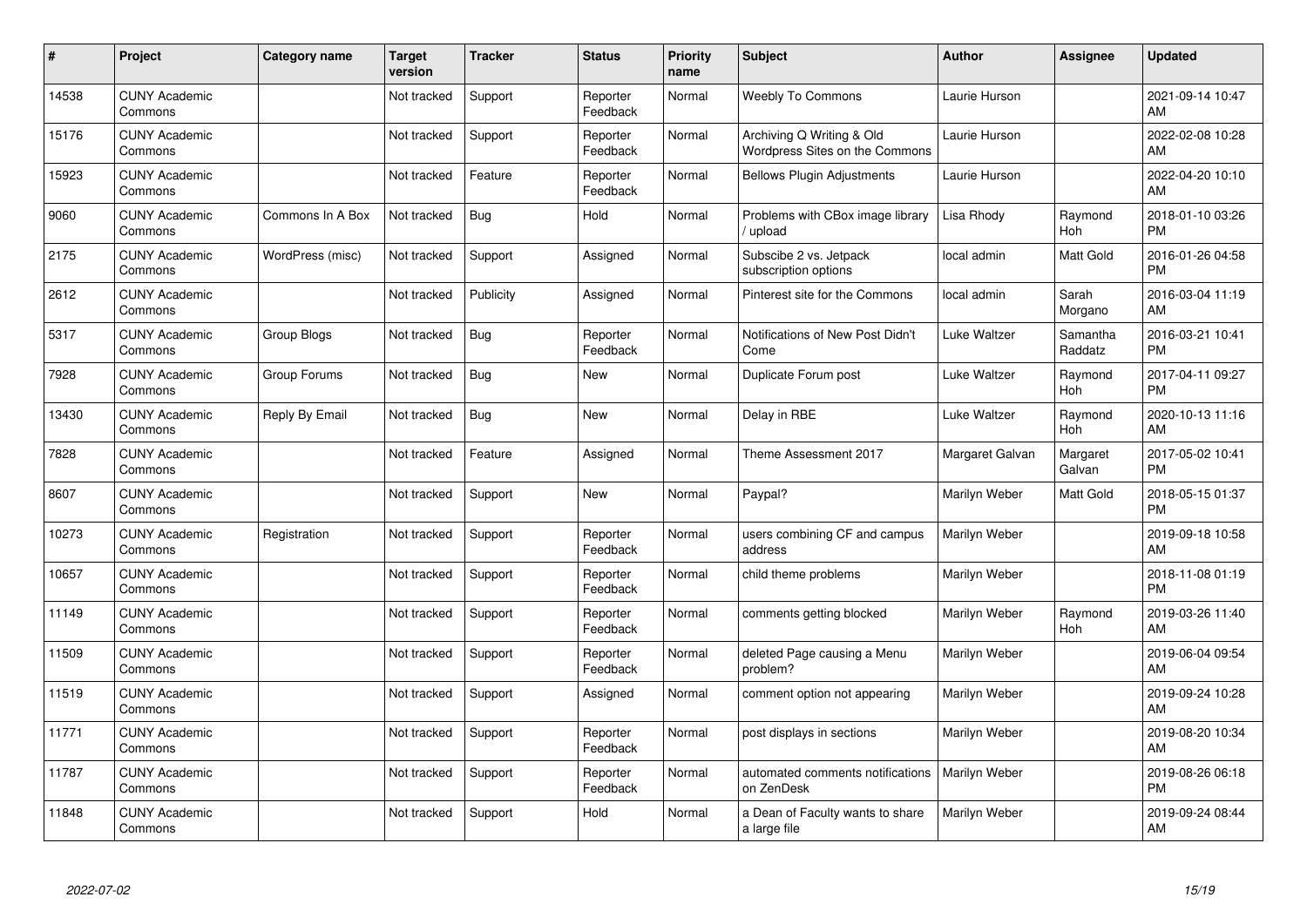| #     | Project                         | Category name            | <b>Target</b><br>version | <b>Tracker</b> | <b>Status</b>        | Priority<br>name | <b>Subject</b>                                                                                | <b>Author</b> | <b>Assignee</b>  | <b>Updated</b>                |
|-------|---------------------------------|--------------------------|--------------------------|----------------|----------------------|------------------|-----------------------------------------------------------------------------------------------|---------------|------------------|-------------------------------|
| 12350 | <b>CUNY Academic</b><br>Commons | Blogs (BuddyPress)       | Not tracked              | Support        | Reporter<br>Feedback | Normal           | URL creation problem                                                                          | Marilyn Weber |                  | 2020-02-03 11:27<br>AM        |
| 12352 | <b>CUNY Academic</b><br>Commons |                          | Not tracked              | Support        | New                  | Normal           | "posts list" page builder block<br>option                                                     | Marilyn Weber |                  | 2020-02-03 01:29<br><b>PM</b> |
| 12360 | <b>CUNY Academic</b><br>Commons | <b>WordPress Themes</b>  | Not tracked              | Bug            | Reporter<br>Feedback | Normal           | site just says "DANTE We are<br>currently in maintenance mode,<br>please check back shortly." | Marilyn Weber |                  | 2020-02-04 12:13<br><b>PM</b> |
| 12382 | <b>CUNY Academic</b><br>Commons | Membership               | Not tracked              | Support        | New                  | Normal           | Email request change                                                                          | Marilyn Weber | Marilyn<br>Weber | 2020-02-06 12:56<br><b>PM</b> |
| 12741 | <b>CUNY Academic</b><br>Commons | <b>WordPress Plugins</b> | Not tracked              | Support        | Reporter<br>Feedback | Normal           | Tableau Public Viz Block                                                                      | Marilyn Weber | Raymond<br>Hoh   | 2020-05-12 11:00<br>AM        |
| 13034 | <b>CUNY Academic</b><br>Commons |                          | Not tracked              | Support        | Reporter<br>Feedback | Normal           | a site is asking people to join the<br>Commons to get a download                              | Marilyn Weber |                  | 2020-07-12 07:23<br>AM        |
| 13255 | <b>CUNY Academic</b><br>Commons |                          | Not tracked              | Support        | Reporter<br>Feedback | Normal           | Accessibility problems                                                                        | Marilyn Weber |                  | 2020-09-01 05:48<br><b>PM</b> |
| 13286 | <b>CUNY Academic</b><br>Commons |                          | Not tracked              | Support        | New                  | Normal           | problem connecting with<br>WordPress app                                                      | Marilyn Weber | Raymond<br>Hoh   | 2020-09-08 11:16<br>AM        |
| 13328 | <b>CUNY Academic</b><br>Commons | Group Forums             | Not tracked              | Bug            | Reporter<br>Feedback | Normal           | cross-posting in two related<br>groups                                                        | Marilyn Weber | Raymond<br>Hoh   | 2020-09-15 10:39<br><b>PM</b> |
| 13975 | <b>CUNY Academic</b><br>Commons | Social Paper             | Not tracked              | Support        | Reporter<br>Feedback | Normal           | can't approve comments on Social<br>Paper paper                                               | Marilyn Weber |                  | 2021-02-12 09:33<br>AM        |
| 14074 | <b>CUNY Academic</b><br>Commons | WordPress (misc)         | Not tracked              | Support        | Reporter<br>Feedback | Normal           | page password protection problem                                                              | Marilyn Weber |                  | 2021-03-02 11:03<br>AM        |
| 14398 | <b>CUNY Academic</b><br>Commons |                          | Not tracked              | Support        | Reporter<br>Feedback | Normal           | Events plug-in notification problem                                                           | Marilyn Weber |                  | 2021-05-11 11:21<br>AM        |
| 14900 | <b>CUNY Academic</b><br>Commons |                          | Not tracked              | Support        | Reporter<br>Feedback | Normal           | previous theme?                                                                               | Marilyn Weber |                  | 2021-10-25 10:31<br>AM        |
| 14911 | <b>CUNY Academic</b><br>Commons | <b>WordPress Themes</b>  | Not tracked              | Support        | New                  | Normal           | Twentytwentyone theme                                                                         | Marilyn Weber |                  | 2021-10-28 10:37<br>AM        |
| 15816 | <b>CUNY Academic</b><br>Commons |                          | Not tracked              | Support        | <b>New</b>           | Normal           | slow loading at SPS                                                                           | Marilyn Weber |                  | 2022-04-05 01:26<br><b>PM</b> |
| 10262 | <b>CUNY Academic</b><br>Commons |                          | Not tracked              | <b>Bug</b>     | Reporter<br>Feedback | Normal           | Newsletter Plugin: Broken Image<br>at Bottom of All Newsletters                               | Mark Webb     | Raymond<br>Hoh   | 2018-08-30 05:17<br><b>PM</b> |
| 10769 | <b>CUNY Academic</b><br>Commons | <b>WordPress Themes</b>  | Not tracked Bug          |                | Reporter<br>Feedback | Normal           | 2011 Theme Sidebar                                                                            | Mark Webb     |                  | 2018-12-04 04:09<br>PM        |
| 11120 | <b>CUNY Academic</b><br>Commons | <b>WordPress Plugins</b> | Not tracked              | Bug            | Reporter<br>Feedback | Normal           | Events Manager Events Not<br>Showing Up                                                       | Mark Webb     |                  | 2019-02-27 04:10<br><b>PM</b> |
| 636   | <b>CUNY Academic</b><br>Commons | WordPress (misc)         | Not tracked              | Support        | Assigned             | Normal           | Create Lynda.com-like Table of<br>Contents for Prospective Tutorial<br>Screencasts            | Matt Gold     | scott voth       | 2016-02-23 03:12<br>PM        |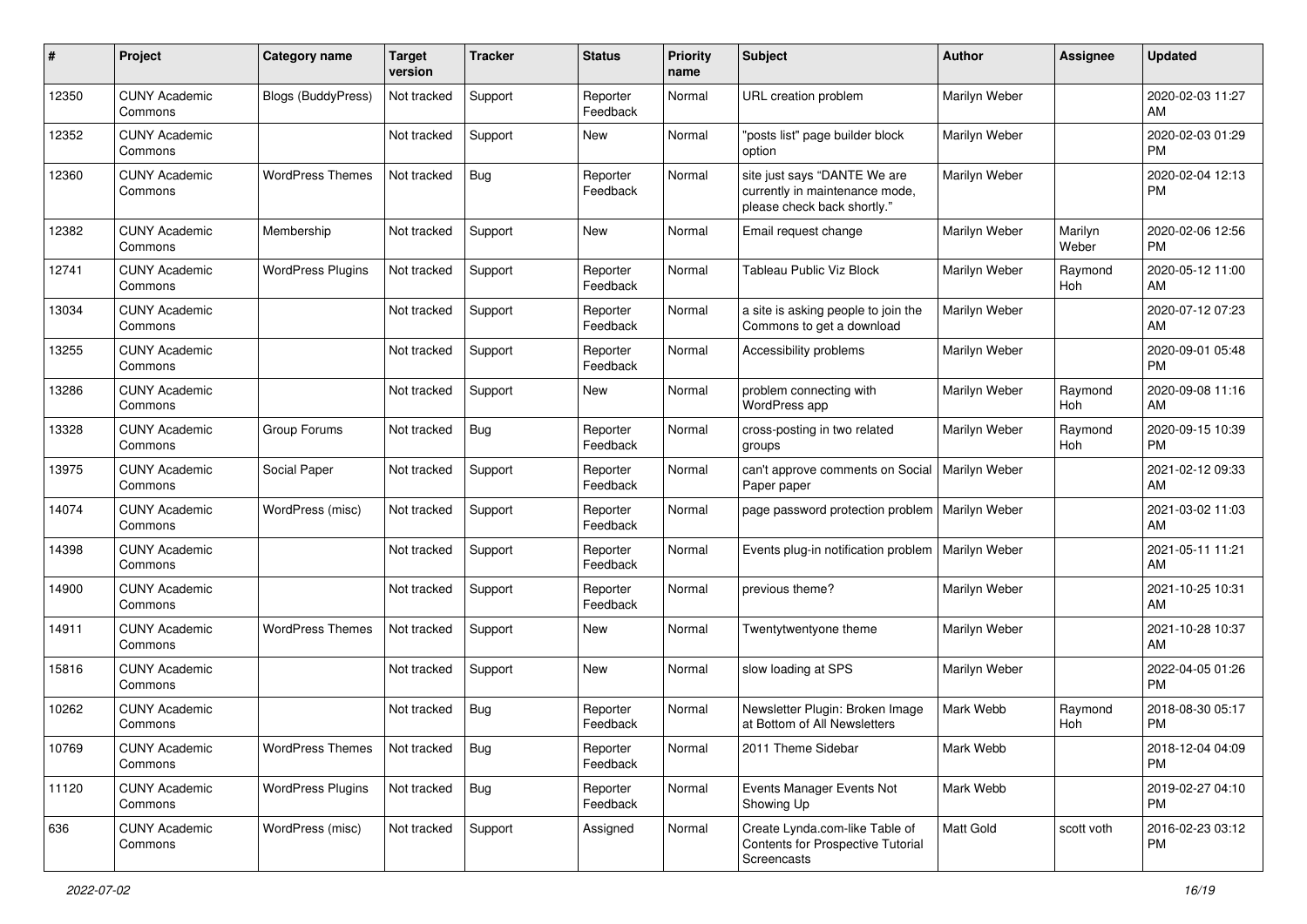| #    | <b>Project</b>                  | <b>Category name</b> | <b>Target</b><br>version | <b>Tracker</b> | <b>Status</b> | <b>Priority</b><br>name | <b>Subject</b>                                                                        | Author           | Assignee              | <b>Updated</b>                |
|------|---------------------------------|----------------------|--------------------------|----------------|---------------|-------------------------|---------------------------------------------------------------------------------------|------------------|-----------------------|-------------------------------|
| 3369 | <b>CUNY Academic</b><br>Commons | Reply By Email       | Not tracked              | Outreach       | Hold          | Normal                  | Release reply by email to WP<br>plugin directory                                      | <b>Matt Gold</b> | Raymond<br><b>Hoh</b> | 2016-03-01 12:46<br><b>PM</b> |
| 3524 | <b>CUNY Academic</b><br>Commons | Documentation        | Not tracked              | Documentation  | Assigned      | Normal                  | Post describing all you can do<br>when starting up a new blog/group                   | <b>Matt Gold</b> | scott voth            | 2014-10-04 12:56<br><b>PM</b> |
| 3657 | <b>CUNY Academic</b><br>Commons | WordPress (misc)     | Not tracked              | Feature        | New           | Normal                  | Create alert for GC email<br>addresses                                                | <b>Matt Gold</b> | <b>Matt Gold</b>      | 2016-04-14 11:29<br><b>PM</b> |
| 4027 | <b>CUNY Academic</b><br>Commons | Commons In A Box     | Not tracked              | Design/UX      | Assigned      | Normal                  | Usability review of CBOX update<br>procedures                                         | Matt Gold        | Samantha<br>Raddatz   | 2015-05-11 06:36<br><b>PM</b> |
| 4070 | <b>CUNY Academic</b><br>Commons | Analytics            | Not tracked              | Support        | Assigned      | Normal                  | Request for JITP site analytics                                                       | Matt Gold        | Seth Persons          | 2016-02-23 03:09<br><b>PM</b> |
| 4235 | <b>CUNY Academic</b><br>Commons |                      | Not tracked              | Design/UX      | Assigned      | Normal                  | Explore user experience around<br>comments on forum topics vs docs                    | Matt Gold        | Samantha<br>Raddatz   | 2015-07-21 10:23<br>AM        |
| 4986 | <b>CUNY Academic</b><br>Commons | <b>ZenDesk</b>       | Not tracked              | Support        | Assigned      | Normal                  | Prepare documentation for<br>Zendesk re web widget                                    | <b>Matt Gold</b> | Samantha<br>Raddatz   | 2016-02-25 03:09<br><b>PM</b> |
| 6115 | <b>CUNY Academic</b><br>Commons | Publicity            | Not tracked              | Feature        | Assigned      | Normal                  | create digital signage for GC                                                         | <b>Matt Gold</b> | scott voth            | 2016-10-11 10:09<br><b>PM</b> |
| 6298 | <b>CUNY Academic</b><br>Commons | User Experience      | Not tracked              | Design/UX      | Assigned      | Normal                  | Examine data from survey                                                              | Matt Gold        | Margaret<br>Galvan    | 2016-10-14 12:16<br><b>PM</b> |
| 6671 | <b>CUNY Academic</b><br>Commons | Reply By Email       | Not tracked              | Bug            | Assigned      | Normal                  | "Post too often" RBE error<br>message                                                 | <b>Matt Gold</b> | Raymond<br>Hoh        | 2016-11-11 09:55<br>AM        |
| 6995 | <b>CUNY Academic</b><br>Commons | Home Page            | Not tracked              | Bug            | Assigned      | Normal                  | member filter on homepage not<br>working                                              | <b>Matt Gold</b> | Raymond<br>Hoh        | 2016-12-11 09:46<br><b>PM</b> |
| 8666 | <b>CUNY Academic</b><br>Commons | Teaching             | Not tracked              | Documentation  | Assigned      | Normal                  | Create Teaching on the Commons<br>Resource Page                                       | l Matt Gold      | Laurie Hurson         | 2019-09-23 03:16<br><b>PM</b> |
| 8837 | <b>CUNY Academic</b><br>Commons |                      | Not tracked              | Feature        | Assigned      | Normal                  | Create a form to request info from<br>people requesting premium<br>themes and plugins | <b>Matt Gold</b> | Marilyn<br>Weber      | 2017-11-14 03:35<br><b>PM</b> |
| 8898 | <b>CUNY Academic</b><br>Commons | Social Paper         | Not tracked              | Feature        | Assigned      | Normal                  | Usage data on docs and social<br>paper                                                | <b>Matt Gold</b> | <b>Matt Gold</b>      | 2017-11-16 11:32<br>AM        |
| 8902 | <b>CUNY Academic</b><br>Commons | Design               | Not tracked              | Feature        | Assigned      | Normal                  | Report back on research on<br><b>BuddyPress themes</b>                                | Matt Gold        | Michael Smith         | 2017-11-10 12:31<br><b>PM</b> |
| 8976 | <b>CUNY Academic</b><br>Commons | Reply By Email       | Not tracked              | Feature        | Assigned      | Normal                  | Package RBE new topics posting?                                                       | Matt Gold        | Raymond<br>Hoh        | 2017-12-04 02:34<br><b>PM</b> |
| 8991 | <b>CUNY Academic</b><br>Commons | Reply By Email       | Not tracked              | <b>Bug</b>     | Hold          | Normal                  | RBE duplicate email message<br>issue                                                  | <b>Matt Gold</b> | Raymond<br>Hoh        | 2018-02-18 08:53<br><b>PM</b> |
| 9015 | <b>CUNY Academic</b><br>Commons | Groups (misc)        | Not tracked              | Outreach       | Assigned      | Normal                  | Email group admins the email<br>addresses of their groups                             | <b>Matt Gold</b> | <b>Matt Gold</b>      | 2018-01-02 09:54<br>AM        |
| 9941 | <b>CUNY Academic</b><br>Commons | Wiki                 | Not tracked              | Support        | Assigned      | Normal                  | Wiki functionality                                                                    | <b>Matt Gold</b> | Boone<br>Gorges       | 2018-06-26 10:57<br>AM        |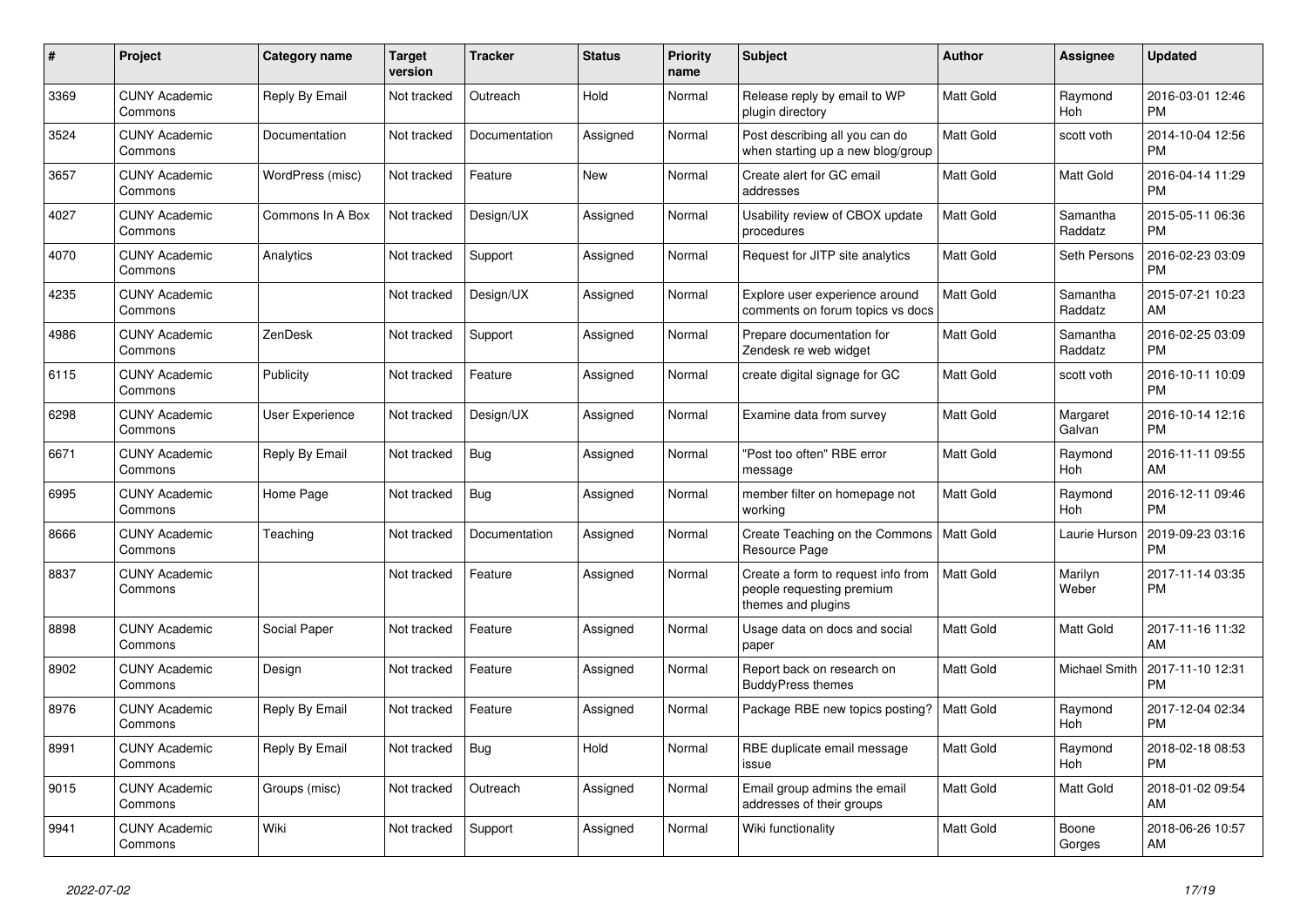| #     | Project                         | <b>Category name</b>       | <b>Target</b><br>version | <b>Tracker</b> | <b>Status</b>        | Priority<br>name | Subject                                                                                                                                      | <b>Author</b>           | <b>Assignee</b>     | <b>Updated</b>                |
|-------|---------------------------------|----------------------------|--------------------------|----------------|----------------------|------------------|----------------------------------------------------------------------------------------------------------------------------------------------|-------------------------|---------------------|-------------------------------|
| 9979  | <b>CUNY Academic</b><br>Commons | <b>Email Notifications</b> | Not tracked              | Bug            | Reporter<br>Feedback | Normal           | Reports of slow email activation<br>emails                                                                                                   | <b>Matt Gold</b>        | Boone<br>Gorges     | 2018-08-29 09:40<br><b>PM</b> |
| 10040 | <b>CUNY Academic</b><br>Commons | WordPress (misc)           | Not tracked              | Bug            | Reporter<br>Feedback | Normal           | User doesn't see full list of themes                                                                                                         | Matt Gold               | Boone<br>Gorges     | 2018-07-25 10:12<br>AM        |
| 13949 | <b>CUNY Academic</b><br>Commons |                            | Not tracked              | Bug            | New                  | Normal           | Continued debugging of runaway<br>MySQL connections                                                                                          | <b>Matt Gold</b>        | Boone<br>Gorges     | 2021-09-14 10:42<br>AM        |
| 9908  | <b>CUNY Academic</b><br>Commons |                            | Not tracked              | Feature        | <b>New</b>           | Normal           | Is it possible to send email<br>updates to users (or an email<br>address not on the list) for only a<br>single page AFTER being<br>prompted? | <b>Michael Shields</b>  | scott voth          | 2018-06-11 01:34<br><b>PM</b> |
| 9346  | <b>CUNY Academic</b><br>Commons | WordPress (misc)           | Not tracked              | Bug            | New                  | Normal           | Clone cetls.bmcc.cuny.edu for<br>development                                                                                                 | Owen Roberts            | Raymond<br>Hoh      | 2018-03-06 05:35<br><b>PM</b> |
| 6665  | <b>CUNY Academic</b><br>Commons |                            | Not tracked              | Publicity      | New                  | Normal           | Dead Link in 1.10 announcement<br>post                                                                                                       | Paige Dupont            | Stephen Real        | 2016-12-01 03:11<br><b>PM</b> |
| 11449 | <b>CUNY Academic</b><br>Commons | WordPress - Media          | Not tracked              | Support        | Reporter<br>Feedback | Normal           | Cloning Media Library for JITP<br>from Staging to Production Site                                                                            | Patrick DeDauw          | Boone<br>Gorges     | 2019-05-13 12:00<br><b>PM</b> |
| 14483 | <b>CUNY Academic</b><br>Commons | WordPress - Media          | Not tracked              | Bug            | Reporter<br>Feedback | Normal           | Wordpress PDF Embed Stopped<br>Working after JITP Media Clone                                                                                | Patrick DeDauw          | Boone<br>Gorges     | 2021-05-20 01:51<br><b>PM</b> |
| 9420  | <b>CUNY Academic</b><br>Commons | cuny.is                    | Not tracked              | Feature        | New                  | Normal           | Request for http://cuny.is/streams                                                                                                           | Raffi<br>Khatchadourian | Marilyn<br>Weber    | 2018-04-02 10:08<br>AM        |
| 11077 | <b>CUNY Academic</b><br>Commons | Events                     | Not tracked              | Feature        | Reporter<br>Feedback | Normal           | Show event category description<br>in event list view                                                                                        | Raffi<br>Khatchadourian |                     | 2019-02-12 10:38<br><b>PM</b> |
| 15242 | <b>CUNY Academic</b><br>Commons | Performance                | Not tracked              | Bug            | Reporter<br>Feedback | Normal           | Slugist site                                                                                                                                 | Raffi<br>Khatchadourian | Boone<br>Gorges     | 2022-02-07 11:14<br>AM        |
| 14983 | <b>CUNY Academic</b><br>Commons | WordPress (misc)           | Not tracked              | Support        | Reporter<br>Feedback | Normal           | "Read More" tag not working                                                                                                                  | Rebecca Krisel          | Raymond<br>Hoh      | 2021-11-23 01:17<br><b>PM</b> |
| 5298  | <b>CUNY Academic</b><br>Commons |                            | Not tracked              | Publicity      | New                  | Normal           | Survey Pop-Up Text                                                                                                                           | Samantha Raddatz        | Samantha<br>Raddatz | 2016-03-22 12:27<br><b>PM</b> |
| 9515  | <b>CUNY Academic</b><br>Commons | <b>WordPress Plugins</b>   | Not tracked              | Bug            | Reporter<br>Feedback | Normal           | Text to Speech plugin - "More<br>Slowly" checkbox not working                                                                                | scott voth              | Boone<br>Gorges     | 2018-06-13 02:26<br><b>PM</b> |
| 10839 | <b>CUNY Academic</b><br>Commons | About page                 | Not tracked              | Support        | New                  | Normal           | <b>Mission Statement Needs</b><br>Revision                                                                                                   | scott voth              | Matt Gold           | 2018-12-26 10:58<br>AM        |
| 10982 | <b>CUNY Academic</b><br>Commons | Domain Mapping             | Not tracked Support      |                | Reporter<br>Feedback | Normal           | <b>CNAME</b> question                                                                                                                        | scott voth              |                     | 2019-01-22 04:29<br><b>PM</b> |
| 11386 | <b>CUNY Academic</b><br>Commons | WordPress - Media          | Not tracked              | Support        | Reporter<br>Feedback | Normal           | disappearing images                                                                                                                          | scott voth              | Boone<br>Gorges     | 2019-05-14 10:32<br>AM        |
| 11393 | <b>CUNY Academic</b><br>Commons |                            | Not tracked              | Publicity      | New                  | Normal           | After 1.15 release, ceate a hero<br>slide and post about adding a site<br>to a group                                                         | scott voth              | Patrick<br>Sweeney  | 2019-05-14 10:32<br>AM        |